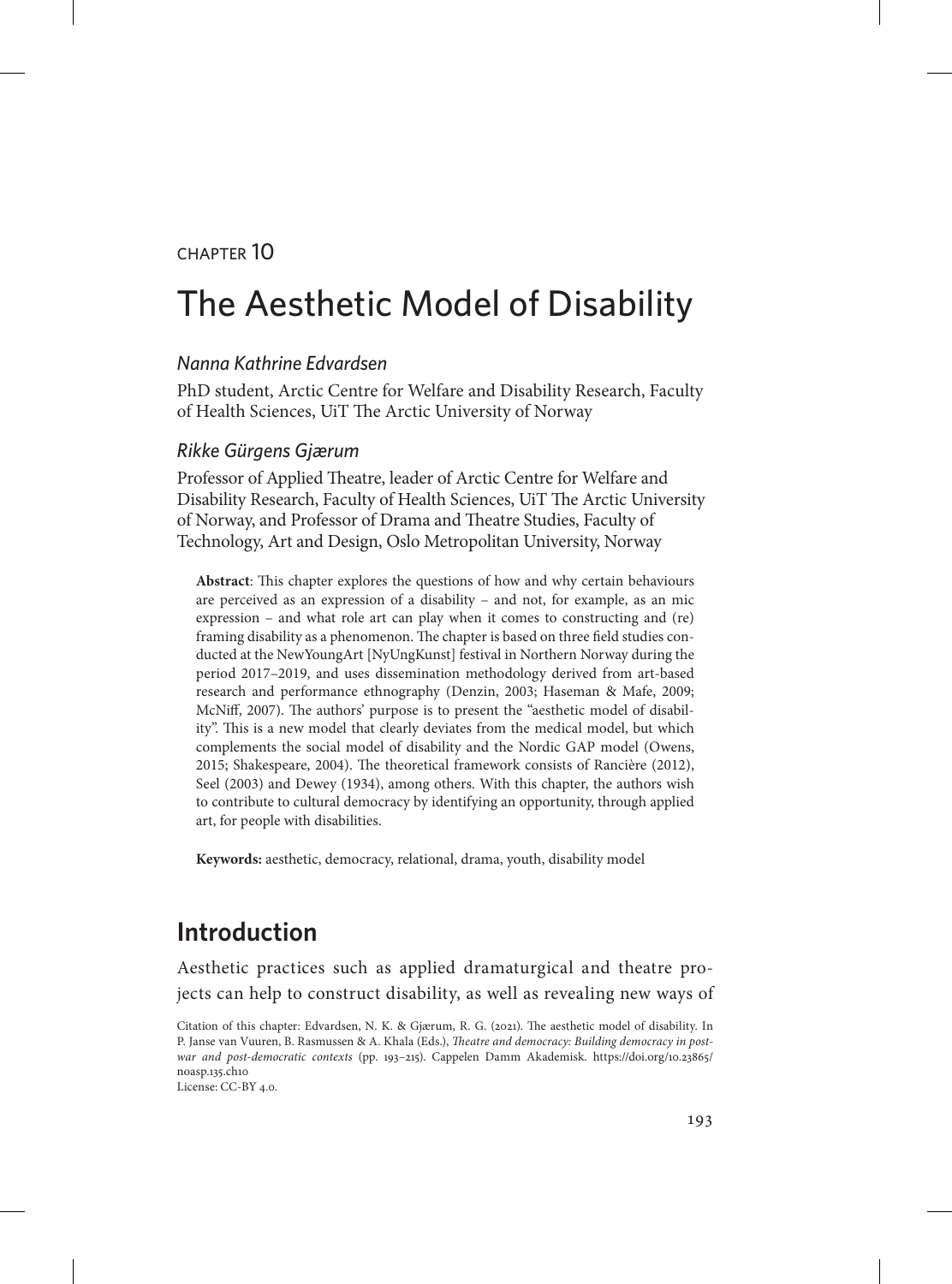understanding disability within the framework of cultural democracy (Gjærum & Conroy, 2012). This chapter will discuss how disability can be understood as a relational phenomenon by examining field examples (2017–19) from an inclusive arts festival for young people with different abilities (NUK – NyUngKunst). We rely upon a broad and political concept of aesthetics and theories of art evaluation, as well as models and theory related to disability. We explore the question of how and why something appears and is perceived as an expression of a disability – and not, for example, as an expression of art, and what role art can play in reframing disability as a phenomenon. The purpose of this chapter is to present "the aesthetic model of disability", a new model that can be used as a supplement to the recognized social and relational models of disability (Owens, 2015; Shakespeare, 2004). This model is designed to contribute to cultural democracy by identifying an opportunity within the arts for people with disabilities (Gjærum, 2017).

# **Aesthetic recognition and the distribution of the sensible**

The term "aesthetic" was originally derived from the Greek words "aisthesis" which means sensation or feeling, and "aistethikos" which means sensory (Baumgarten, 1750). According to Baumgarten, aesthetics is based on mankind's ability to perceive the entirety of a thing by combining sensory impressions. It can then be understood as a separate knowledge sphere in which the "lower cognitive abilities", the senses and emotions, prevail (Baumgarten, 1750). Aesthetic knowledge thus functions as a supplement to logical, scientific or intellectual cognition, or the epistemic knowledge form (Gustavsson, 2000).

Baumgarten's understanding of aesthetics is shared and further developed by several philosophers, including John Dewey, Martin Seel and Jaques Rancière, who all associate aesthetics with recognition and experience. Dewey emphasizes that aesthetic experiences always have an emotional quality, together with a present and relational quality, which binds different sensory impressions together, in an encounter between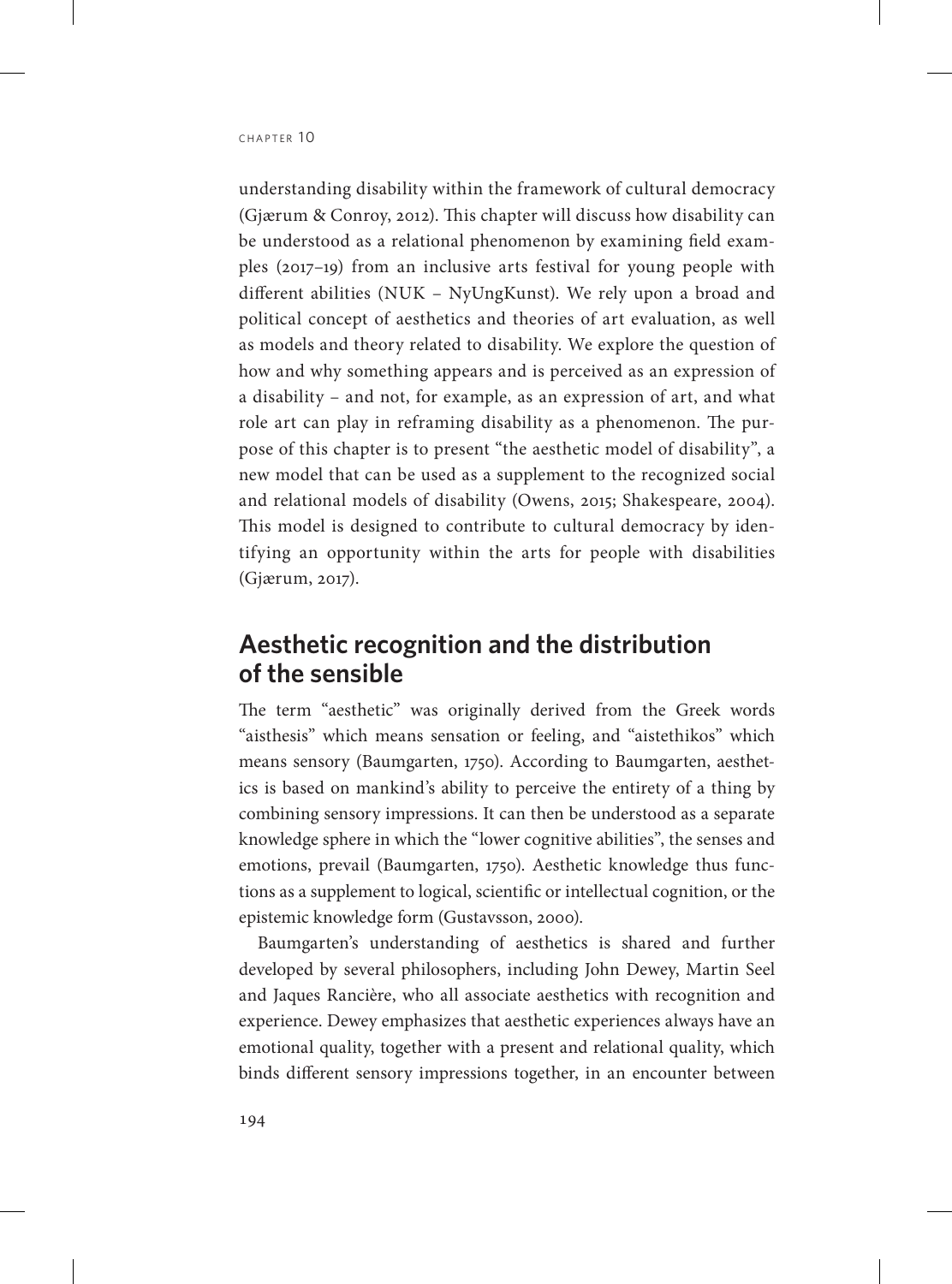the "created", the "creator", and the "active recipient" (Dewey, 1934, pp. 201–202). He claims that the aesthetic experience is a holistic one, at once intellectual, practical and emotional. Seel (2003) also distinguishes aesthetic perception from the acquisition of all other knowledge. He defines aesthetics as a science of the appearance of phenomena through our sensory consciousness, and argues that aesthetics should, in a phenomenological way, be based on, and examine, the processes by which these phenomena appear to us. In accordance with Seel, we should therefore explore the moment when art expressions appear to us. Furthermore, we should strive to understand the aesthetic perception in terms of its object (what is sensed), and the aesthetic object in terms of how it is perceived (and by whom). This is because socialized and cultured individuals transfer their understanding and knowledge to the moments of sensory recognition (Seel, 2003).

Rancière expounds on a similar perspective, linking aesthetics to politics, in which he claims that our shared human experience is created and organized by distribution of the sensible – the aesthetic (Rancière, 2012, p. 11). This distribution is the essence of what Rancière believes is the content and experience of politics: The division of time and space, of the visible and invisible, of speech and noise (Rancière, 2012). This distribution represents a "system of self-evident facts of sense perception that simultaneously discloses the existence of something in common and the delimitations that define the respective parts and positions within it" (Rancière, 2004, p. 12). The system thus provides guidance for what is imaginable and possible and determines how different phenomena and expressions are presented, as well as how they are interpreted and who is perceived as what, if at all.

In light of the perspectives outlined above, we can argue that aesthetics as a field investigates how different phenomena, from a purely sensory perspective, appear, are classified, and understood by us. Aesthetics is a form of recognition, primarily related to the immediate, to the senses and emotions. Consequently, the aesthetic perspective is available to all people, in all arenas where we feel, experience and recognize – not only in the presence of art and not confined to the field of art at all (Gjærum, 2008, p. 85).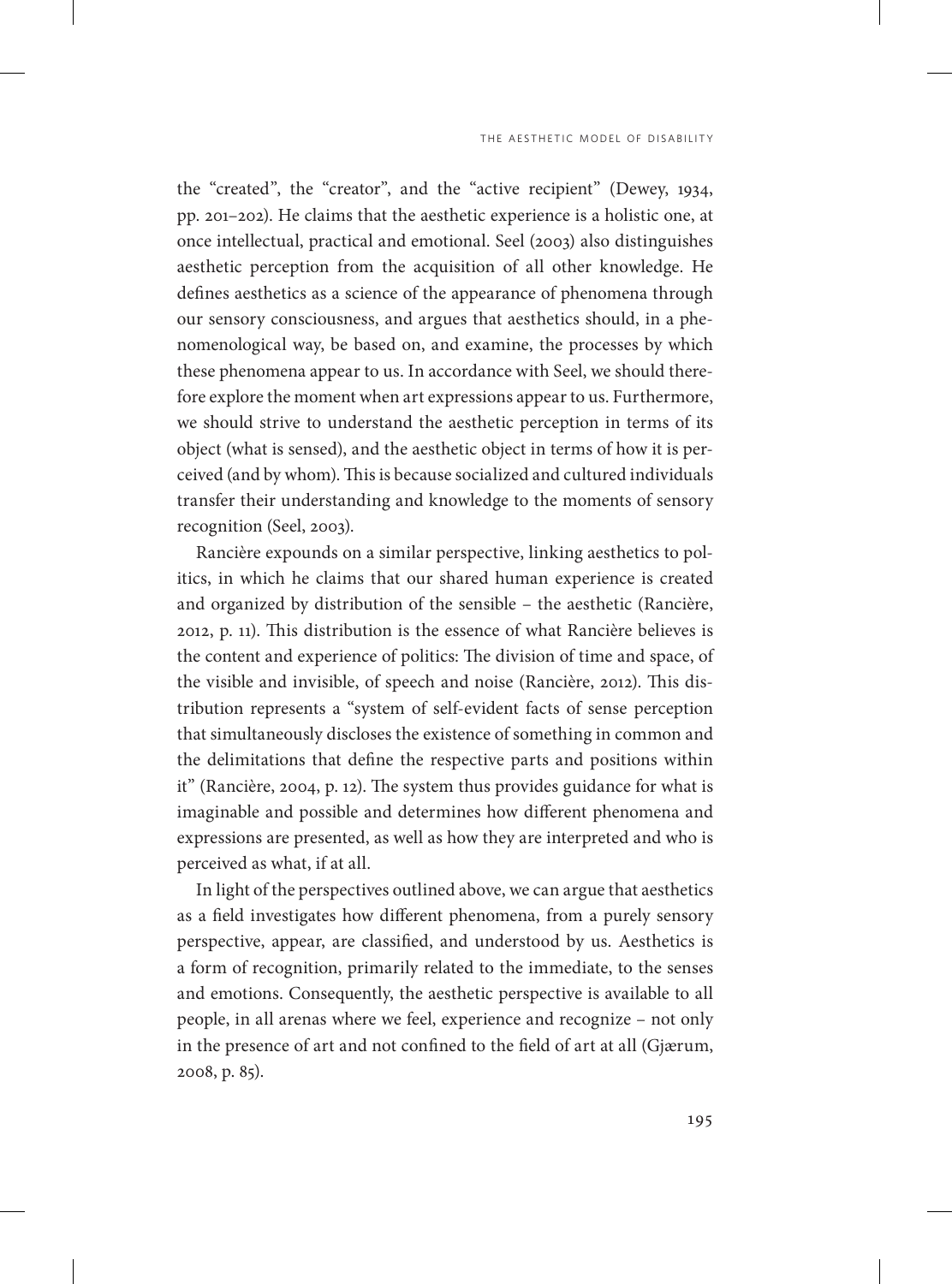However, in this chapter we will bring to light how art is an arena for the division and distribution of the sensible – a place for knowledge production. This is because artistic disciplines are what Rancière calls modes of action that intervene towards behavior and visibility (Rancière, 2012). Therefore, Rancière suggests that we examine how different artistic practices contribute to the division and distribution of the sensible (Rancière, 2012, p. 13). A performative re-distribution can put positions of power into flux by, for example, increasing visibility or giving someone a voice in a public forum (Gjærum, 2017).

In this context, the following questions are posed: how and why is something perceived as an expression of a cognitive or bodily impairment rather than as an expression of art, and what role can art play when it transforms disability as a phenomenon?

### **Models of disability**

Before moving on to a presentation of field examples, we will examine some existing models of disability. These (like the model we have drafted) do not claim to be theories. They describe the causes and effects of disability (Grue, 2014; Thomas, 2004a; Tøssebro, 2004). In this context, it must be noted that in western culture over the past 60 years, two conflicting perspectives, in particular, have characterized politics, practice, and research on the phenomenon of disability. These perspectives are primarily represented by two models, the medical and the social.<sup>1</sup>

### The medical model

The medical model defines disability as a failure or defect in the individual's isolated body or cognition, caused by an underlying health or genetic condition (Grue, 2014, p. 83; Tøssebro, 2004, p. 3). Disability is understood as an individual problem where the goal is prevention,

<sup>1</sup> More precisely, we should say that there are several socially informed models, and that these have evolved in different directions in different countries (Thomas, 2004b). However, they all are socially rooted and removed from a purely medical understanding of disability. We therefore refer to the social model in singular form.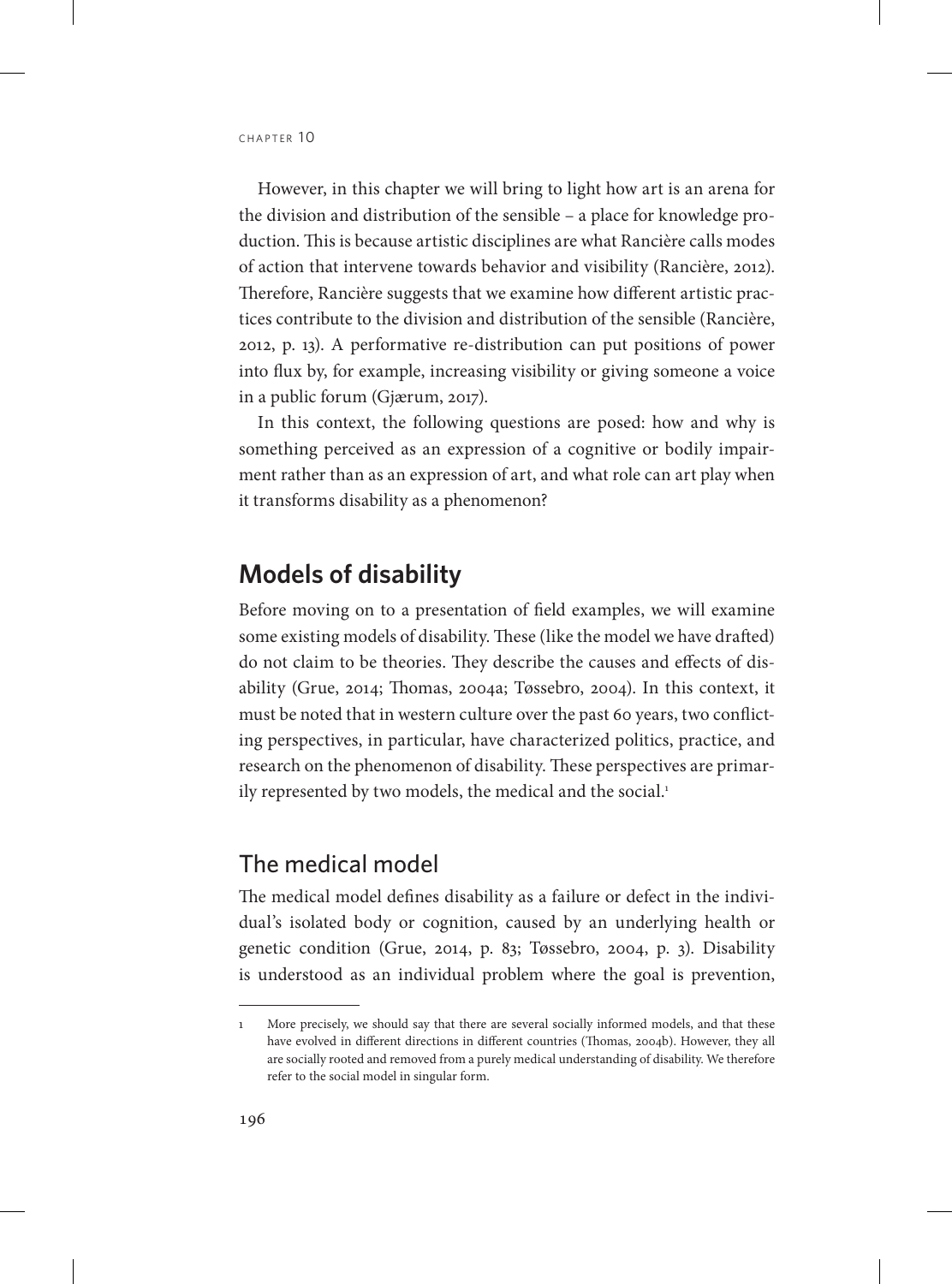treatment or healing (Marks, 1997, p. 86), and the impaired body (including its cognitive function) is defined in contrast to a norm that is assumed to possess a natural superiority (Garland-Thomson, 2017, p. 19). Historically, both the political and the professional conceptualizations of disability have been based on this medical (normative) mindset, but since the 1970s it has faced increasing resistance in the form of an "environmental turn" (Tøssebro, 2004). This entails a shift in focus from the individual's isolated body, and towards the environment around the individual.

### The social model

Researchers, activists, politicians and practitioners have gradually become more concerned with aspects of disability beyond the purely psychological and medical, and therefore seek to establish an understanding of disability as a multi-dimensional and complex phenomenon (Grue, 2014, p. 71). Representations of disability as a purely bio-medical problem are now being challenged (Grue, 2014, pp. 72–73). Social models are based on the interaction between society and the body, focusing on how societal systems and institutional and structural conditions create and maintain disability (Grue, 2014; Marks, 1997). Disability originates in a discriminatory and exclusionary society, not in the so-called "disabled body" (Marks, 1997; Shakespeare, 2004, p. 9; Tøssebro, 2004). What one might call a "strong" social model (Shakespeare, 2004) breaks the causal link between a medically defined impairment and a socially inflicted disability (Thomas, 2004b, p. 25).

### The relational model

In the Nordic countries, we prefer to employ a third, relational model, often referred to as the "gap model". Here, disability is located in the gap that arises between an individual's abilities and the expectations of society or the environment (Tøssebro, 2004). This model differentiates between a "physical impairment" – damage, abnormality, or loss of a body part or one of the body's functions (Bufdir, 2019) – and a "disability" which describes an encounter with an environment in which the impairment is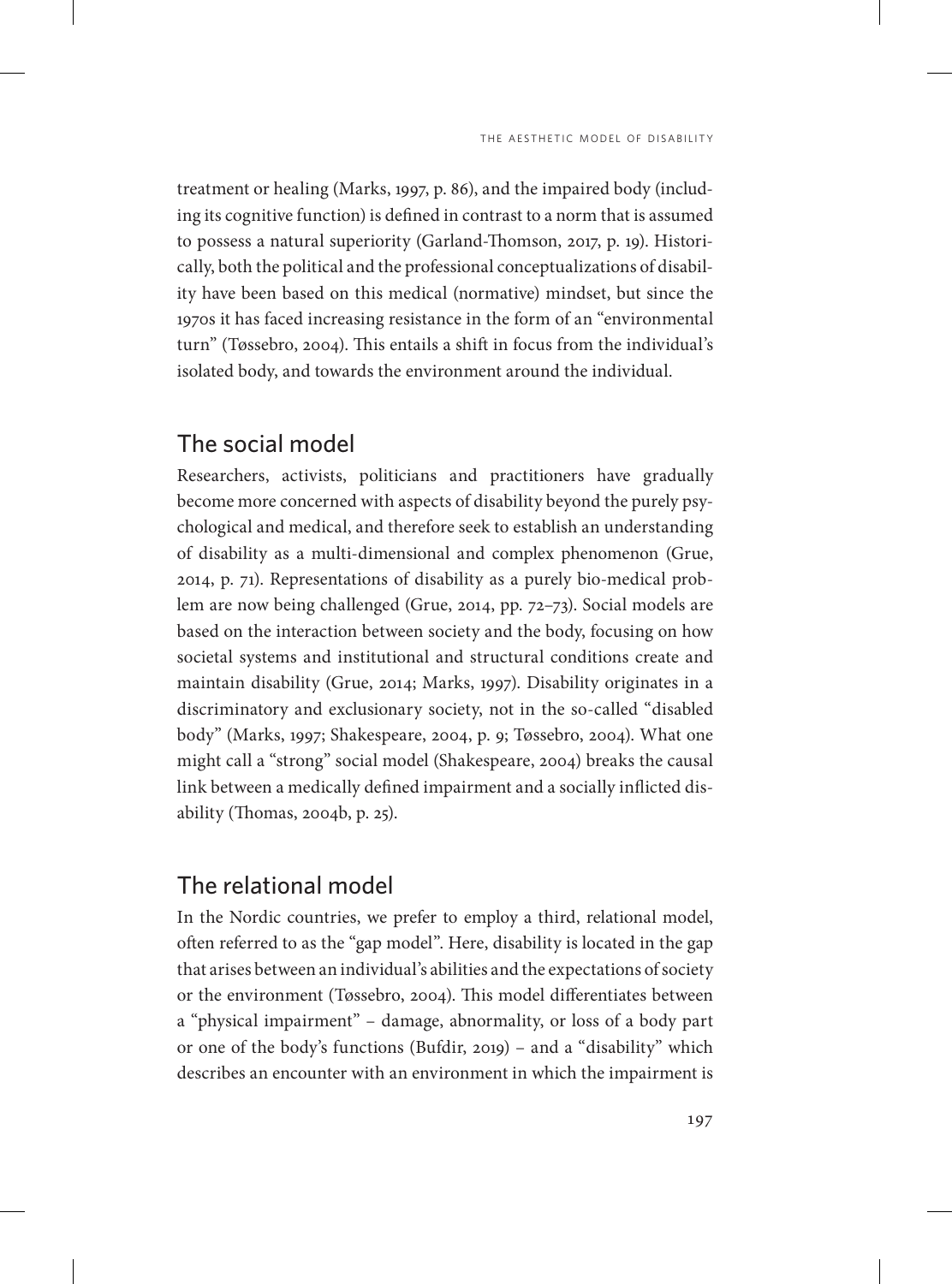experienced as a disadvantage. Disability is understood as a phenomenon dependent on context. If the environment can make accommodations, a person with an impairment does not necessarily have to be disabled (Fylling & Sandvin, 2014, pp. 219–220).

Over the years, all of the above models have been criticized. Because they are models, they ignore key aspects of the construction and experience of disability, such as the embodied experience and conditions associated with the body (Goodley et al., 2018; Hughes & Paterson, 1997; Morris, 1991; Owens, 2015; Swain & French, 2000) as well as psycho-emotional forms of disability (Thomas, 2006, p. 182). The models have also been criticized for neglecting people with cognitive disabilities (Chappell et al., 2001; Owens, 2015; Walmsley, 2001, p. 189), which, due to their complex nature, are often difficult to define (Ellingsen & Sandvin, 2014). For the sake of brevity, this chapter will not broadly address this criticism or introduce more models (which do exist). However, in discussing the field examples, we will highlight some aspects and theories related to what one might call the *aesthetic dimension* of disability. These are not emphasized in the models mentioned above, but by artists, art historians, art scientists, linguists, and sociologists, among others. These perspectives are not new. We in no way take credit for their "discovery", but to our knowledge they have never before been combined into a holistic "aesthetic model of disability", equal to existing medical, social and relational models.

# **Method**

This chapter is based on three field studies at the Arctic Arts Festival's<sup>2</sup> youth initiative NyUngKunst (NUK) in the period 2017–2019.<sup>3</sup> The data

<sup>2</sup> https://festspillnn.no/nb/informasjon/nuk-ny-ung-kunst/om-nuk

<sup>3</sup> The first author, Nanna Kathrine Edvardsen has, since the fall of 2017 had the main responsibility for the project and the second author, Rikke Gürgens Gjærum, is the initiator of the collaboration as well as the supervisor and co-researcher in the research team. The research team from UiT has consisted of three people in total; the final one being a scientific assistant named Tine Skjold. The second author and scientific assistant have participated in the research project in connection with data production (interview and observation), transcription and dissemination of preliminary findings, and have, in keeping with an action research model/inclusive research, also been involved in parts of the analysis process, together with reference groups and seminar participants. However, it is the first author who has led the process and has undertaken an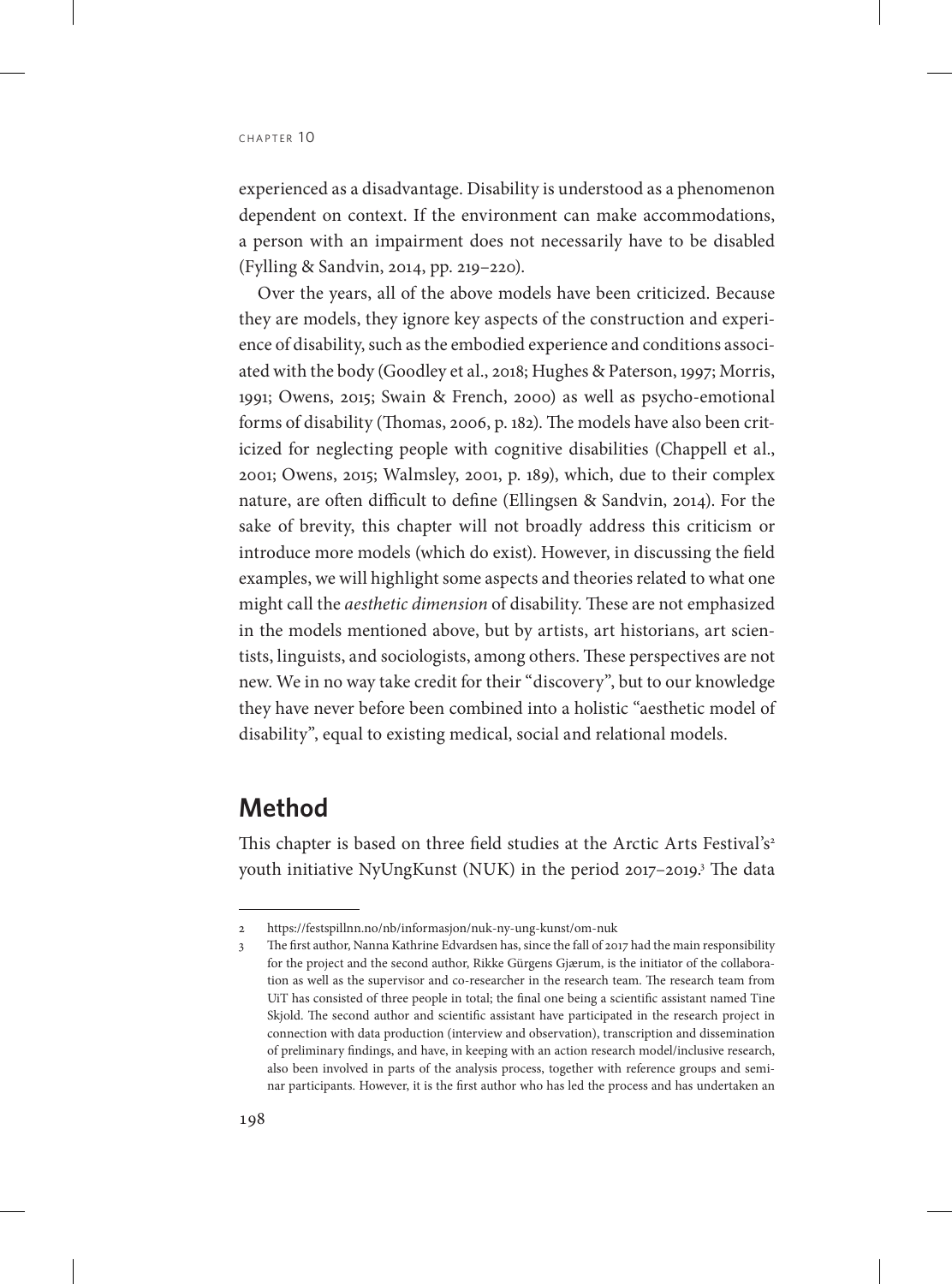material consists in its entirety of observations of art interactive projects and interviews with 43 young participants, 26 artist instructors, 11 companions/family members and 5 administrative staff/supervisors. The Arctic Centre for Welfare and Disability Research began a partnership with Festival Director Maria Utsi in 2016, when she wanted research assistance in the process of changing and developing the festival.4 Over a period of three years, the researchers prepared an action research project that put inclusion and artistic diversity under the microscope. The research project has evolved to explore and develop the festival's artistic, pedagogical and social opportunities by, among other things, democratically involving the festival's participants (with and without impairments) as "co-action researchers" within an "inclusive research" design (Gjærum & Rasmussen, 2010; Melbøe, 2018).

Although the research project as a whole thus involves individual and collective processes of change where research participants have implemented, evaluated and refined different approaches to art production in diverse groups, the focus in this particular chapter is to examine and compare/discuss three such approaches in connection to how they frame – or reframe – disability as a phenomenon. The processes of change that may or may not have occurred prior to, or because of, these experiences will be presented in the first author's dissertation at UiT in 2022 along with the rest of the data. This chapter examines only one dimension of the data: the aesthetic model of disability. The methodology is derived from the art-based and practice-led-research tradition (Haseman & Mafe, 2009; McNiff, 2007), understood as a staging of data using performative (in this case, linguistic) means, i.e., a form of "performance ethnography" (Denzin, 2003).

Before we begin our discussion of the aesthetic dimension of disability, we will present the field examples. These are entitled: "Scenes from NUK". The scenes are based on observations and interviews done with

in-depth systematisation and analysis of the data, chosen theoretical perspectives, and written the thesis to which this chapter can be linked.

<sup>4</sup> This is not mission research, but a collaborative effort to develop cultural democracy. The research is fully paid for by UiT and is carried out without the need for specific results or reporting. Thus, the researchers have been free to develop organisational, educational, and artistic models, and data-based theories and concepts.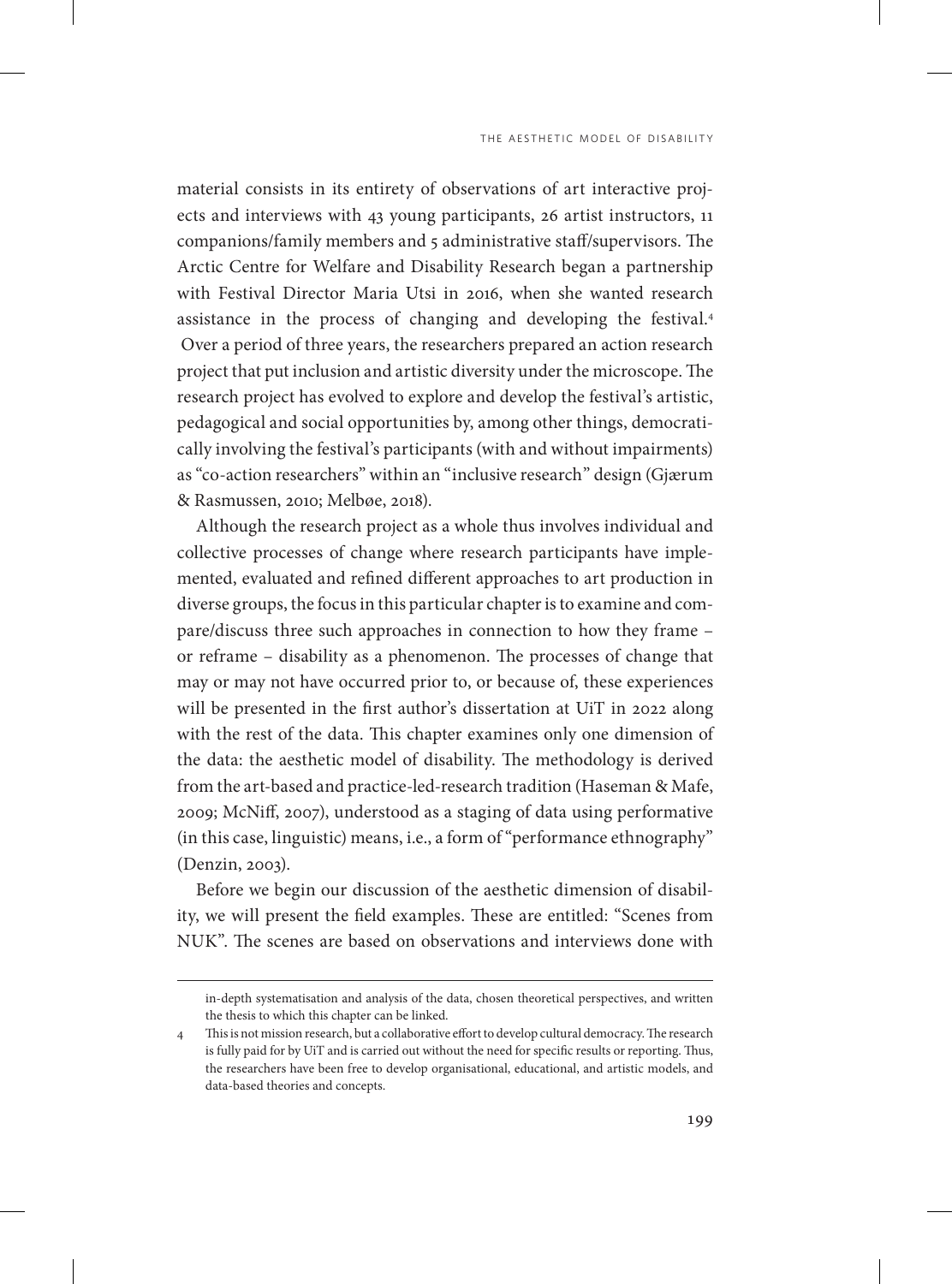artist-instructors at the festival, and are the result of a data reduction process. In this chapter we have taken some artistic liberties with the source material, deleting and moving content, as well as merging interviews from different people. However, the content retains its original meaning and nothing has been added except for a few linking words and phrases. In all of the scenes there is a recognition and interpretation of the phenomenon of disability through artistic practices which readers might encounter themselves upon entering a dance studio, a music hall, a gallery, or venturing onto a theatre stage.

The chapter now embarks upon a dramaturgical journey through three scenes that represent the study empirically, albeit in a performative and condensed form. In Scene 1, we meet an artist schooled and experienced in the field of performing arts, working at NUK to create a stage-performance with a group of fifteen-or-so differently abled participants and her artistic partner(s). In Scene 2 we meet another artist, this time working a visual performance art practice where the outcome is an interactive exhibition. Finally, in Scene 3, we meet a musician talking about the experience of facilitating music production in a diverse group of participants.

The authors then discuss the scenes through the prism of the theoretical perspective presented initially. In conclusion, the authors answer the chapter's research questions: how and why is something expressed and perceived as an expression of a disability – and not, for example, as an expression of art – and what role art can play as a means of reframing disability as a phenomenon?

### **Three scenes**

Sneaker-clad feet squeak against linoleum. Old paintbrushes scrape across canvas, glass, wood and styrofoam. A floodlight buzzes over our heads. Pencils scratch against paper. Clicks, clangs, groans and creaks emanate from old objects that are now being cobbled together in new constellations. Human bodies move and breathe, in and out of synchronicity with each other. Words find their way from mouth to audience in a cacophony of different voices. The disjointed tones from an out-of-tune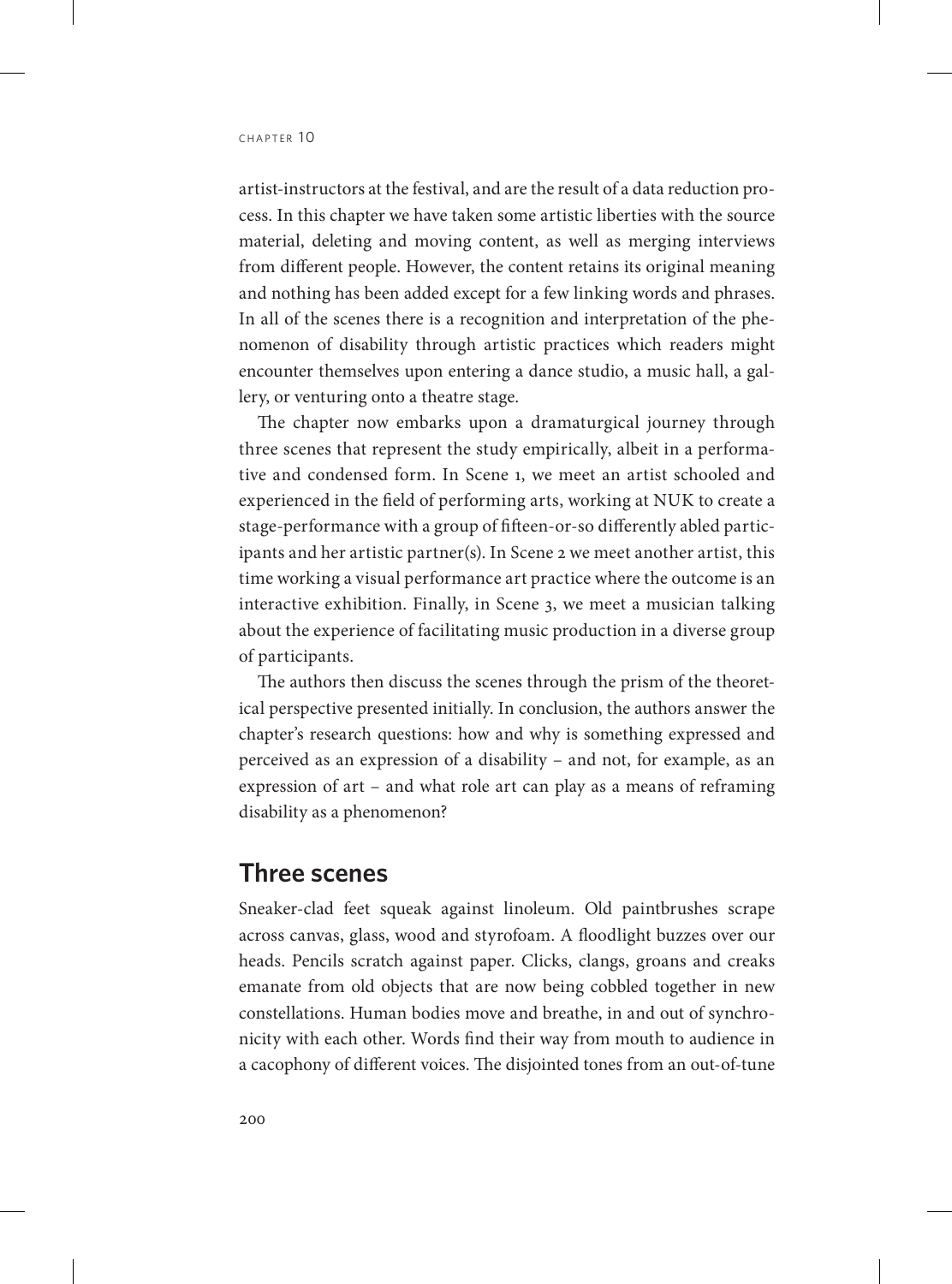guitar echo in the corridors. A silent film recorded with a mobile phone broadcasts on repeat against a white wall.

# Scene 1

*The abandoned classroom is small and quite hot*.

The room contains an old piano, a few chairs and some rickety desks that are covered in small written messages and symbols, scratches from keys and other sharp objects and plastered with bullets of dried gum on the undersides. It's late. Almost eleven pm. The soft glow of the midnight sun is creeping through a crack in the blinds. The artist looks a little tired and the researcher is flipping through her notes.

#### **Researcher:**

This is an inclusive festival … how does that affect the artistic expression?

#### **Artist:**

You get a different product or result than you would if it was a more homogeneous group. In a way, I think we would have come further. We would have been able to teach them even more if it were a normal youth group.

### **(PAUSE)**

It feels very rude to sit here and say that. But that's the reality. Because that's the thing about people with learning disabilities – they usually learn more slowly. They need more time. Then you have the beaming faces here who do their very best, but from a purely artistic standpoint, you will not be able to launch them up into the heavens. They are good, they are rhythmic and everything, but they don't have the agility which is required.

#### **(PAUSE)**

We found out already on the first day that we had to divide up into smaller groups. Because we noticed that either *they* were bored or the *other*s were bored.

#### **Researcher:**

In what situations did this happen?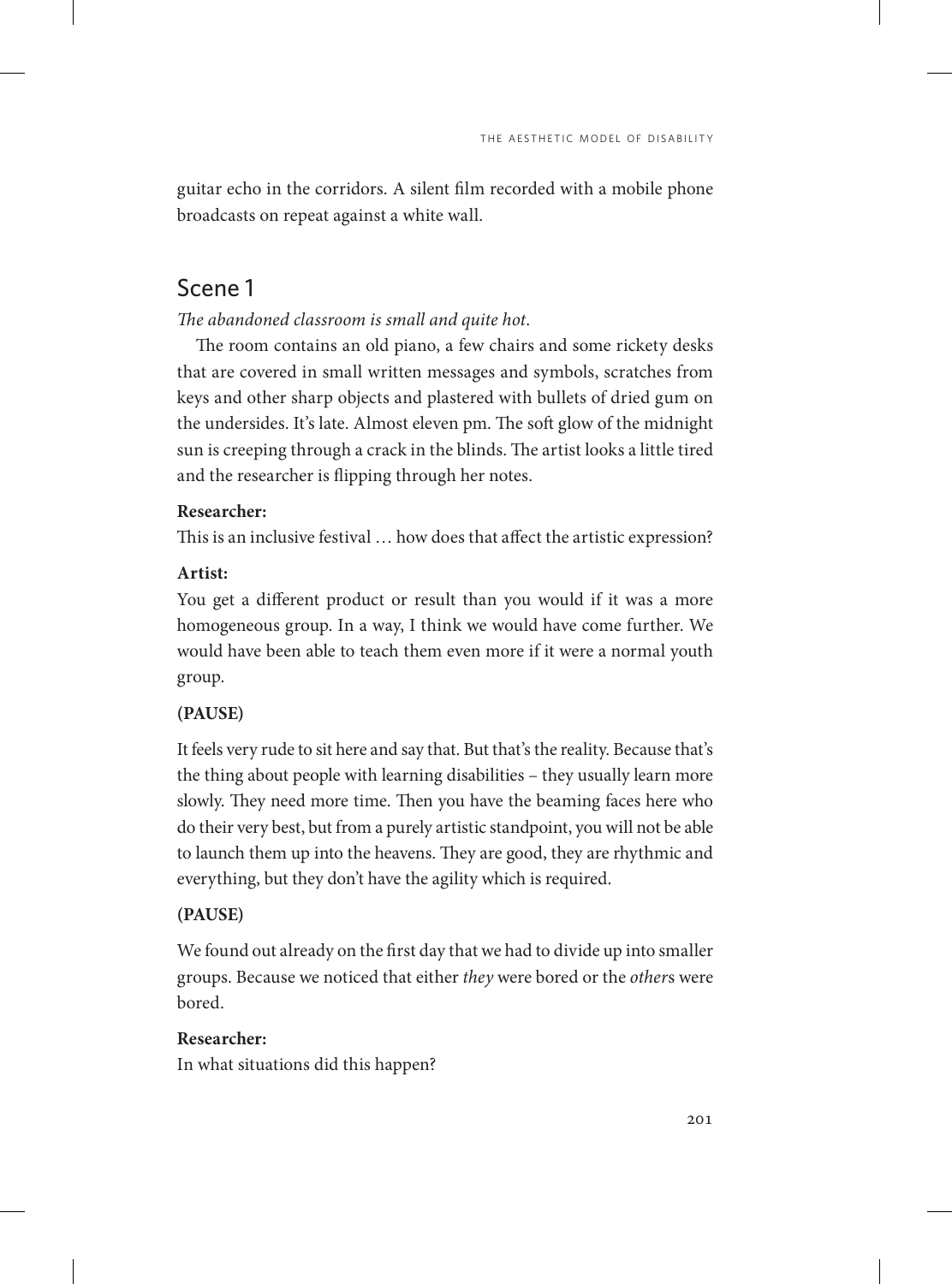#### **Artist:**

When we work on specific scenes and give directions. Instruct, make suggestions, play. When it gets too technical or too intellectual. So – that's when people lose their focus.

#### **Researcher:**

But what exactly becomes too technical and intellectual? What does it consist of?

#### **Artist:**

No, it's just about having the stamina to stand or sit in one place for a long time, for example. To have one's attention concentrated on a single thing, or to focus on the person who is talking.

#### **(PAUSE)**

For example, we were standing in a circle, and were going to do exercises that were based on a steady tempo. When it came around to someone with a learning disability, the rhythm stopped. Because they needed more time to think about it or they were uncertain. And then we were like, "Send it on, send it on!" (The artist laughs a bit) So all of these circle exercises became a test of patience for those who were normal-functioning.

#### **(PAUSE)**

I guess my answer is that if you look only at quality – yes, it goes down a bit.

#### **(PAUSE)**

I think you actually get a better process. But purely … artistically … if you're going to measure…

# Scene 2

#### *A silent corner in a shopping mall*.

**Artist:** For example, we really wanted to include a participant who hears things and makes very interesting sounds – which is a deviation, so to speak. We were hoping to work a little bit with those sounds – record them, listen to them, maybe develop and use them in a performative way in the installation.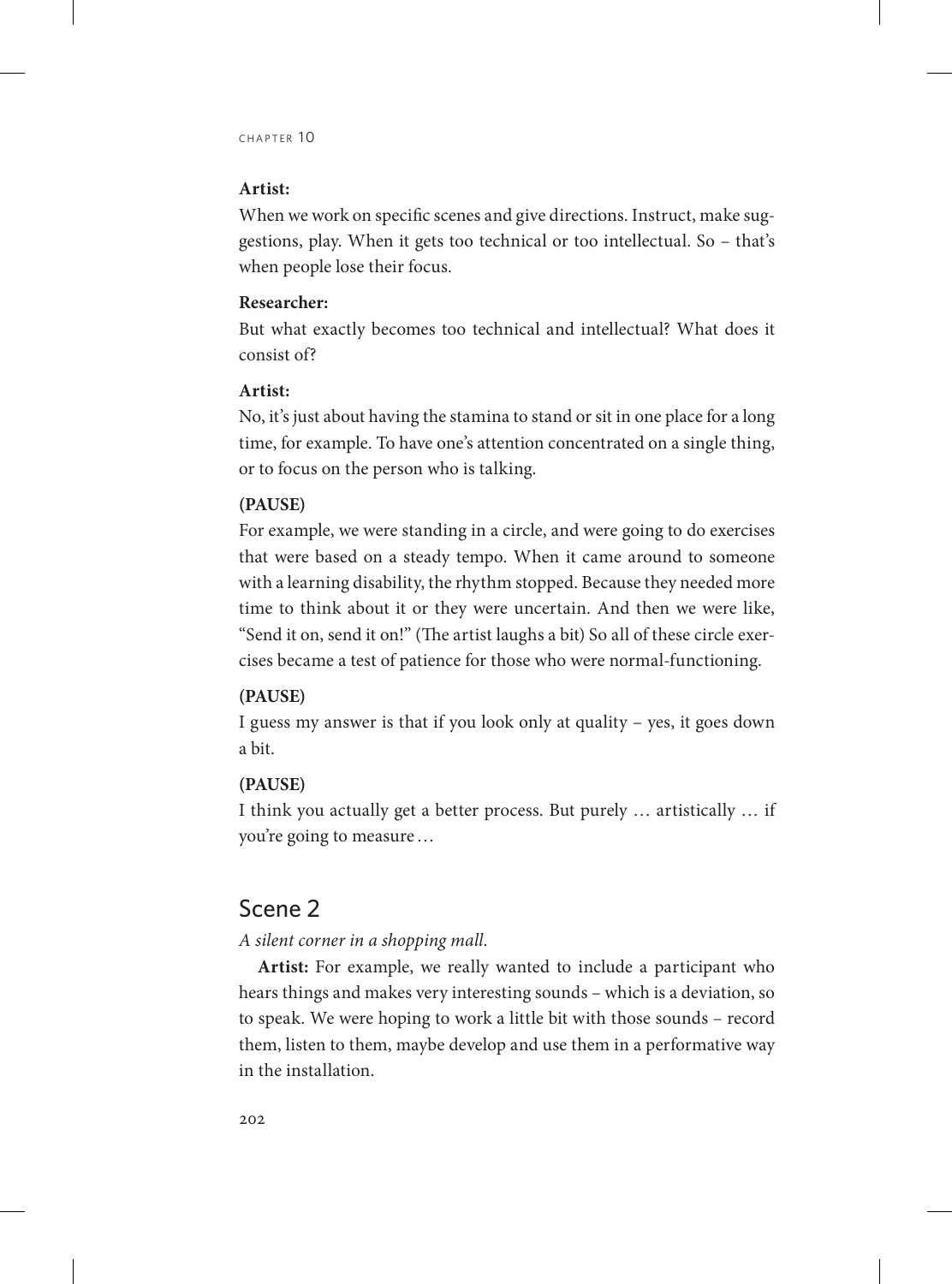#### **(PAUSE)**

**Artist:** But that's kind of touchy, isn't it? We tried to clear it with her companion first, but he didn't think it was a very good idea. So we let it go. We think it would have been very fun to work a little with that "differentness". We artists generally think that things that are different are a little bit more interesting.

#### **(PAUSE)**

**Artist:** But then there is that balance … that kind of …

### Scene 3

*In the basement of the old school – musicians guide a diverse group of young participants*.

#### **The artist's story**

Jonas could really play in only one way through a whole song. Constantly the same way. And we got a little frustrated. All attempts to create form and structure were suddenly just exhausting and pointless, and we were not musically motivated. For example, agreeing to add an extra measure or make a sudden stop was hard. Because if *he* didn't add the extra measure, or if *he* just continued playing as usual when everyone else had stopped, well, that didn't sound so good. He affected everything. So then you were constantly asking yourself if you should just abandon the form idea. But then the music gets poorer artistically: smoothed-out and boring and ordinary … Should you do it? Or should you try to get him to follow? Try to change his playing just a little bit? We ended up making some adjustments. For example, in the middle of these songs we added two measures that were completely without tempo, where we could break up his rhythm a bit, and rebuild it from scratch. There was a section where the music was more floating, where we could play outside of tonality, in a free rhythmic space. So there was this element of "art music" right in the middle of everything. And it was very successful. It was not an emergency solution. Or, maybe it started out that way. But it turned out very well. It was kind of fantastic. Also, a rhythm emerged between Jonas and Torill in one of the songs. Jonas played his regular "dyng – dyng – dyng – dyng"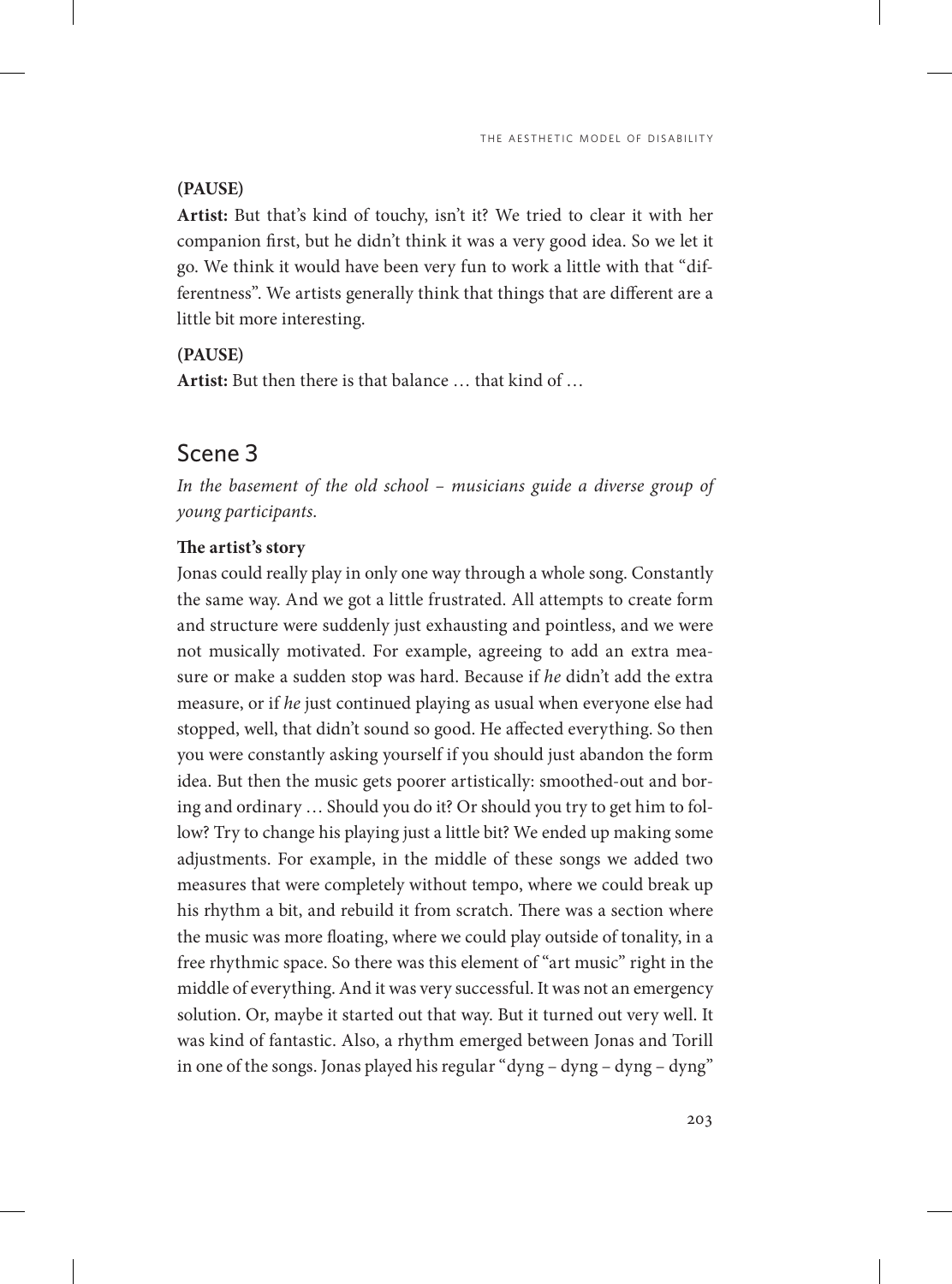$CHAPTER$  10

and then Torill came with her "dyngdyngdyyyng – dyyyng – dyng". It was like hearing a railroad crossing or two bells ringing at different speeds. You could imagine the printed notes right in front of you. Five, seven … five beats against seven beats, four against five. Wow.

### **Discussion**

In Scene 1, we see how the artist, leading an artistic exercise where several of the participants have a cognitive impairment, experiences that the great physical and cognitive diversity in the group causes the artistic quality to deteriorate. We see in this context that the artist feels that it is in particular the participants with a learning disability who do not achieve at the same level as the "rest", a group of people the artist calls normal youth. This happens when the performance gets too technical, goes too fast, or when you engage in an activity over a long period of time. Statements like "they don't have the agility required" and "they need more time for things" substantiate this. We can draw parallels to the medical model, or an individual understanding of disability, as the challenges are located in the individual and identified as a failure or defect in body, cognition, adaptive abilities, traits, etc. These do not harmonize with the stated artistic goals, or the approved methods for achieving them.

The artist thus refers to established craftsmanship or formal quality criteria (Gran, 2014) and to a formal aesthetic art didactic (Aure, 2013), where the aim is to teach already established techniques and skills in order to achieve a specific and qualitatively good result. Because of the artistic practice and the artist's experience, it can be interpreted not only that there is a clear hierarchy of design and craftsmanship but also that there are traditional norms for the creation and assessment of art. The experience that something becomes qualitatively inferior is directly related to the fact that some individuals do not master these established norms. This type of pedagogy can, generally speaking, be linked to what Rancière calls a "representative art regime", where art is created, identified, judged and classified according to different representational techniques, and according to fixed principles (Rancière, 2012, p. 27).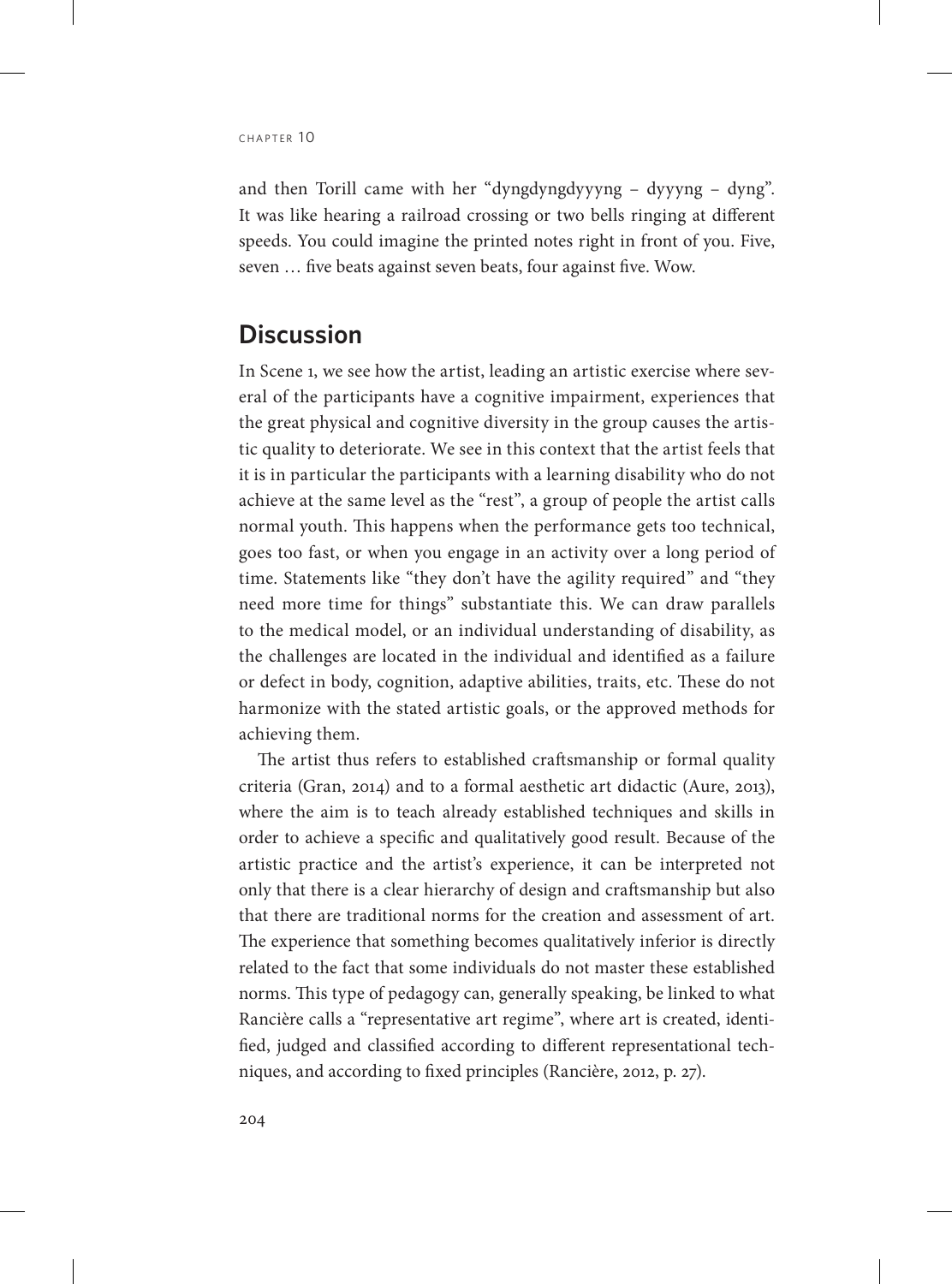Here we can adopt the social model of disability, and assert that it is the artist's pedagogical approach, principles, and understanding of art that is causing a problem, not the young performers. In the exercises and situations referenced above by the artist, environmental and attitudinal barriers arise. It is these that create the disability and contribute to stigmatization and exclusion. By the artist's own account, there is limited room for participation or expression in ways other than those established as "correct". In this situation, we can further argue that the artist's system of self-evident facts of sense perception (his or her categorization of what art is and is not) not only determines the pedagogical approach, but also has an impact on how the project participants' expressions are perceived. Or more precisely, on how they are *not* perceived – namely, as artistic expressions. The artist has a clear concept of what art *can* and *should* be, and how it should be produced. Expressions that fall outside the limits of this classification system are categorized as bad or non-art – or perhaps simply as an expression of a medically defined disability?

In Scene 2, we see that disability as a phenomenon is not merely created on the basis of discourses and philosophical discussions about art, but based on perceptions of what is deviant in a negative sense, as well as what is ethically or morally justifiable. In this scene, we see how the artist and a companion agree not to artistically include the verbal expressions of one of the participants. Both experience it as a delicate topic and a difficult balancing act. One way to interpret this (based on the whole interview as well as observations) is that the artist and companion were afraid to use the sounds of the participant in an art project. Perhaps they wanted to avoid what Colette Conroy refers to as "enfreakment": to make a subject perform as an oddity on the basis of what is considered to be a strange or peculiar trait (Conroy, 2008, p. 342). They may not want to put themselves in the position of staging what is considered by many to be an aberration (hearing voices and making "meaningless" sounds) because they see it as potentially unethical or stigmatizing, i.e., an ethically challenging position – which is also discussed in several studies (Gjærum & Rasmussen, 2010; Hargrave, 2009; Tomlinson, 1982, in Conroy, 2009).

The ensuing ethical debate thus trumps what we might call formal or artisanal criteria when it comes to how a *potential* work of art is judged.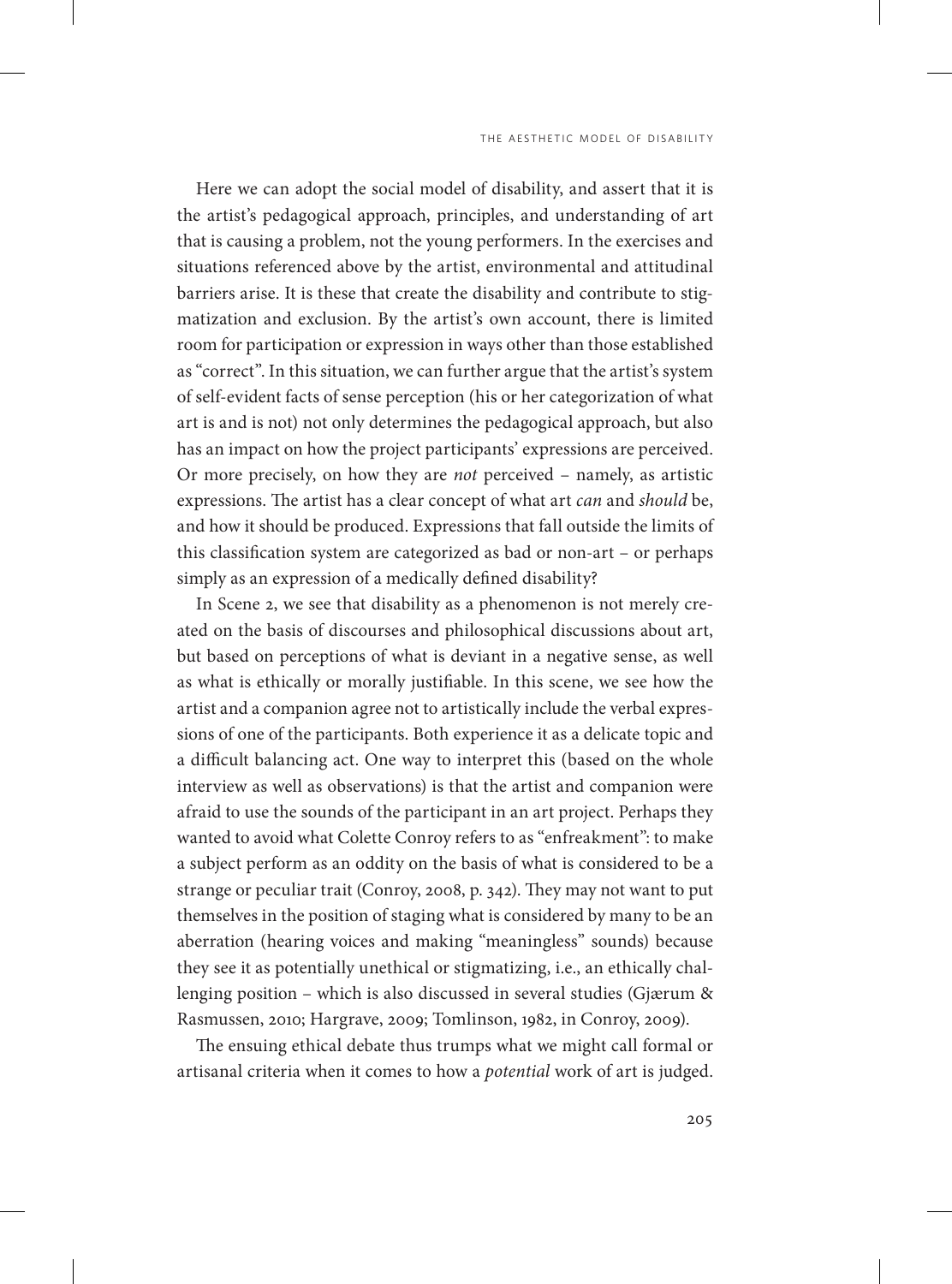This is related to what Rancière calls the "ethical art regime". Under such a regime, art should contribute to maintaining a moral standard (Stabell, 2012, p. 49). Art is judged on the basis of instrumental, moral criteria, and is linked to "ethos", that is, what the majority of society (or authority figures) think is right (Rancière, 2012, p. 25). In this example, we can assume that the artist and the companion do not wish to contribute to further stigmatization of already vulnerable groups.

One could, on the other hand, argue that their actions, or the choice *not* to act, created such a "freak". As Conroy points out, freaks are created by processes involving cultural consensus and discourses concerning power and normality (Conroy, 2008, p. 342). In keeping with this, those who decide not to use the sounds of the person are so-called "functional" and thus belong to the normative majority. Both of them, by virtue of their positions in society, have the power to define: they exert this power by identifying the participant's noises as an expression of something abnormal or a disability (cf. a medical model), and frame the person as aberrant or disabled.

Furthermore, we can assert that they determine that not only are the participant's actions expressions of abnormality, but also take, as a starting point, a common cultural stereotype associated with having a disability: that it is experienced as a loss, or something that is undesirable (Kuppers, 2001, p. 27; Kuppers & Marcus, 2009, p. 143). This exhibits what Swain and French call "the tragedy model of disability", where disability is viewed as a personal tragedy and an exclusively negative experience (Swain & French, 2000). Gjærum & Rasmussen also describe prejudice against actors with developmental disabilities in their study of inclusive theatre: "as researchers, … often coming across people who are prejudiced against the intellectually disabled and who are convinced that the creation of so-called 'real art' is beyond their reach. They seem to believe that cognitive shortcomings of intellectually disabled people will inevitably turn any dramatic rehearsal into a kind of social gathering where they can at best practice self-development" (Gjærum & Rasmussen, 2010, p. 102).

Scene 2 shows how two people belonging to the normative majority, based on a discourse of normality, not only frame disability as a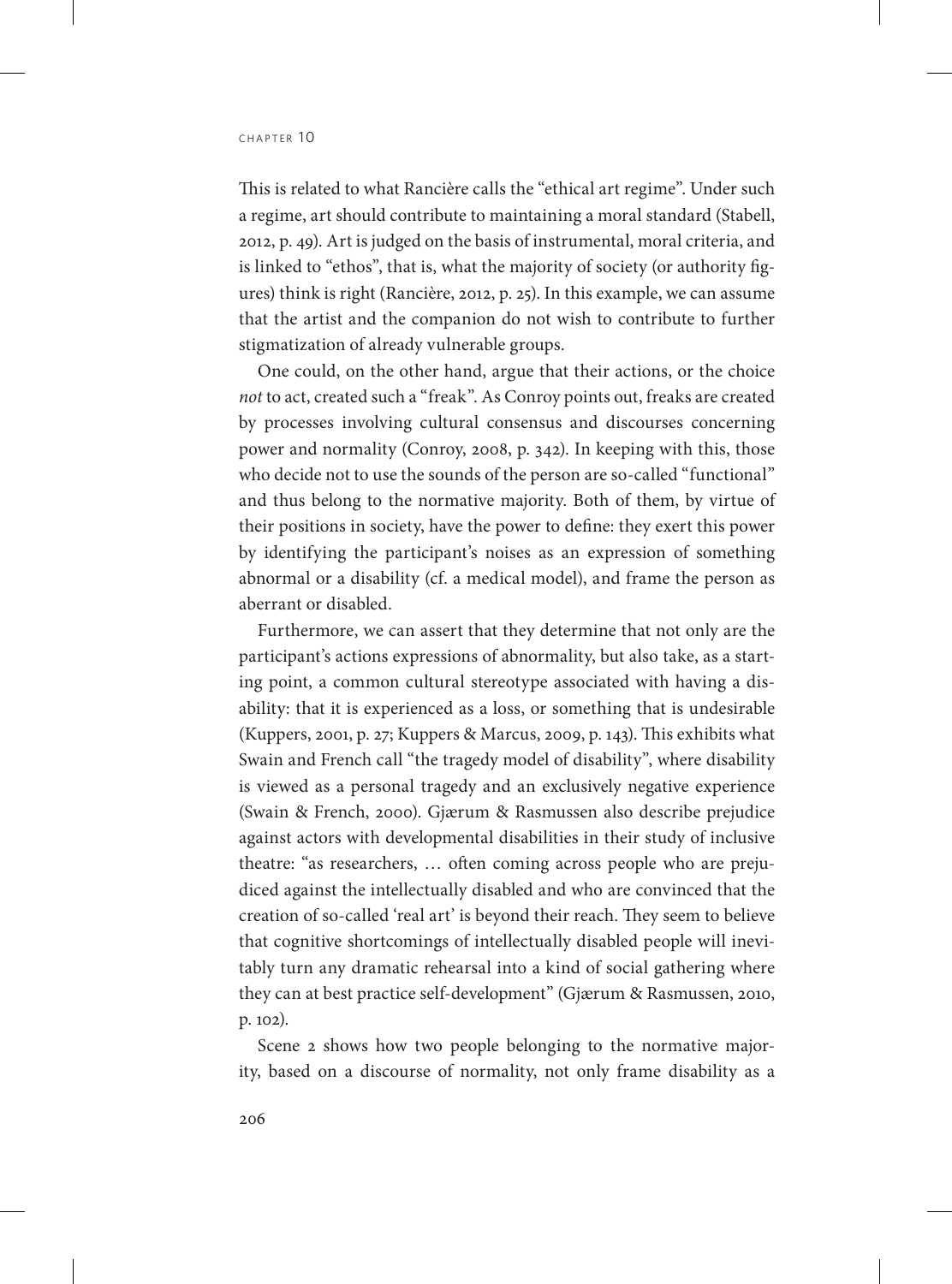phenomenon by confirming the prevailing classification of the sensory, but also associate *negative meaning* with the phenomenon. This is instead of presenting disability in accordance with an affirmative model, in which having a disability can also be *positive* (Swain & French, 2000, p. 574). "This means that disability art – audiences included – participates in both the creation and confirmation of disability" (Gjærum & Rasmussen, 2010, p. 111).

The artist (in scene 2) shows an interest in the aesthetic outcome of the scenario that he/she can choose, by pointing out that it could be exciting from a purely artistic standpoint to use the sounds in a performance. However, the perception that it would be problematic wins out. Perhaps in this situation, one could safely assume that the discomfort felt by the artist and the attendant was determining their actions? This is another aspect of the aesthetic dimension of disability: the aesthetic disciplines can be said to trace "the emotions that some bodies feel in the presence of other bodies" (Siebers, 2005, p. 542).

The field of Disability Studies emphasizes that aesthetic or sensory appearances, *and how they make us feel*, affect access to economic, social, and political rights, and influence how we act (Harris, 2019, p. 932). Sensory interaction with a physically impaired individual can cause emotional reactions in the form of, for example, discomfort, sadness, and pity (Grue, 2014; Kuppers & Marcus, 2009). The so-called *affective* response (Goodley et al., 2018) affects the experience of and interaction with people with disabilities (thus helping to frame disability). For example, a stigma in the larger community can cause people with disabilities to be ontologically invalidated or pathologized (Goodley et al., 2018). Keeping this in mind, the expressions of the individual in Scene 2, which are understood from a pathological perspective to be a medical disorder or a functional impairment, could also be defined as simply one of many possible human expressions that could be staged and presented as art without any problem? If so, could the person then take part in the exercise *as herself* rather than being excluded?

In both Scene 1 and Scene 2 we can see a classification of the sensible that corroborates with what might, among the normative majority and those with discursive power, be the established consensus regarding art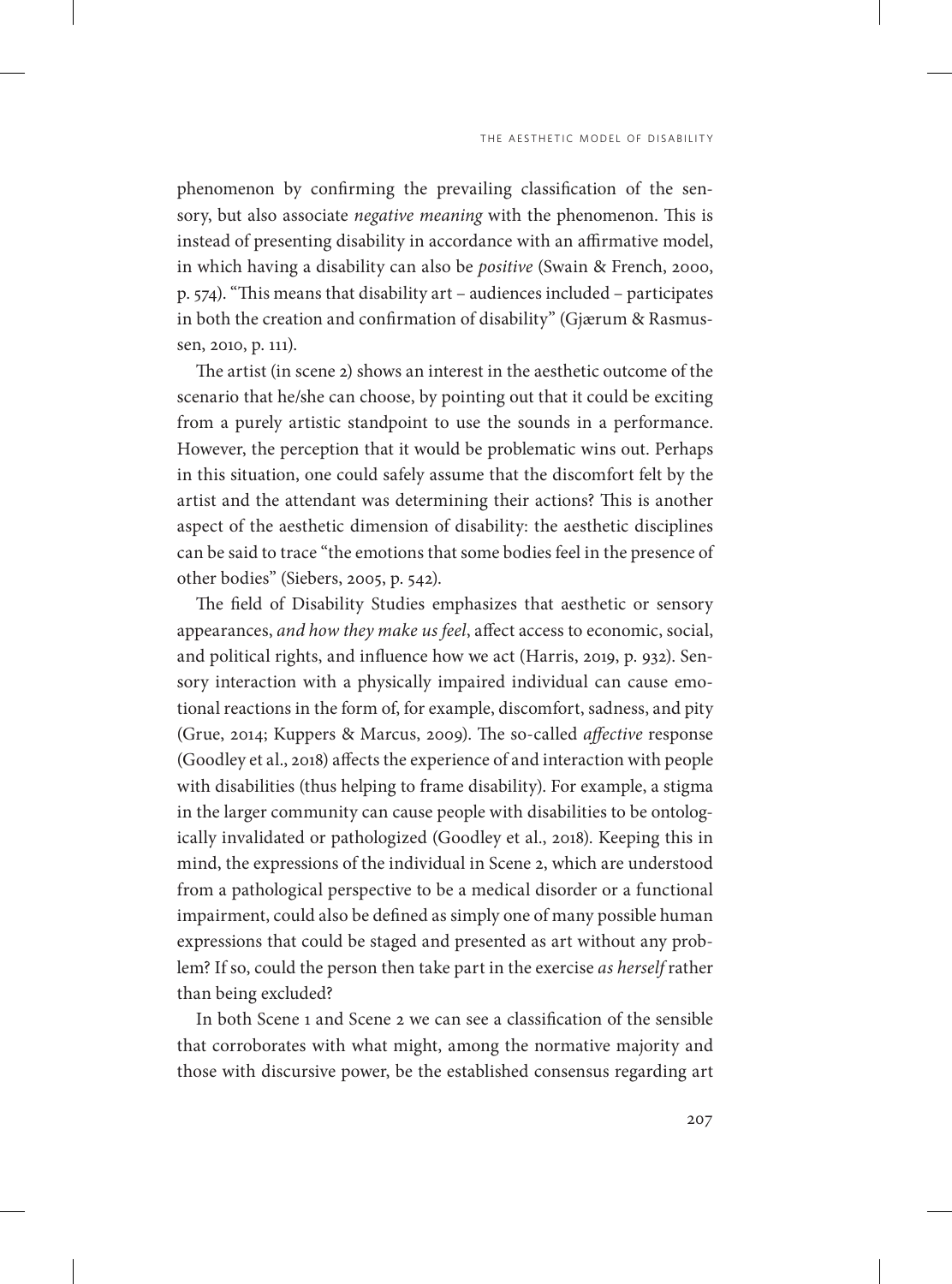and disability. This tendency is also present in representative and ethical regimes of art where the sensible is distributed in a way that conforms to pre-existing forms of visibility, social structures and hierarchies (Stabell, 2012). Here we can again draw parallels to Rancière, and claim that the artist and the companion function as police – institutions of authority (including individuals) that create and maintain a shared system of sensible self-evident truths, and preserve dominant social norms (Rancière, 2012).

Likewise, in Scene 3 we can identify a policing authority, namely one of the artists leading the ensemble. We read how in his meeting with Jonas, a musician with a learning disability, he was initially frustrated that Jonas could not play within the musical framework originally intended for the ensemble. In this situation, the artist considered trying to get Jonas to accommodate the group and change the way he played in order to follow the planned structure of the music. We can claim that the artist initially operated within a representative art regime, or at least with preconceived notions about what form the art – the musical work – should have. Likewise, we can surmise that he viewed Jonas's musical expression and/or adaptive ability as a musical challenge, something that could weaken the artistic product. This concurs with the experience of the artist from Scene 1.

However, we see that the artist in scene 3 ultimately chose to change his concept for the song, rather than Jonas changing *his*, which led to unexpected artistic effects. The artist described what arose as "a free rhythmic space" and "an element of art music", and characterized the event as fantastic. We see, in accordance with an affirmative model of disability, that Jonas's manner of playing, which was initially perceived as limiting variation and development within the song, instead became a strength, perceived as something positive. The art project got what we might call "a new aesthetic direction" built upon a contribution that the "deviant musician" set in motion. This new aesthetic direction is an aesthetic (communication) process that Gadamer (1986) describes: it occurs when "the game plays the player along". Thus, a sense of flow (Csikszentmihalyi, 1997) may emerge from those involved (as the artist mentions in scene 3). All of them, including the audience, can have the opportunity to reap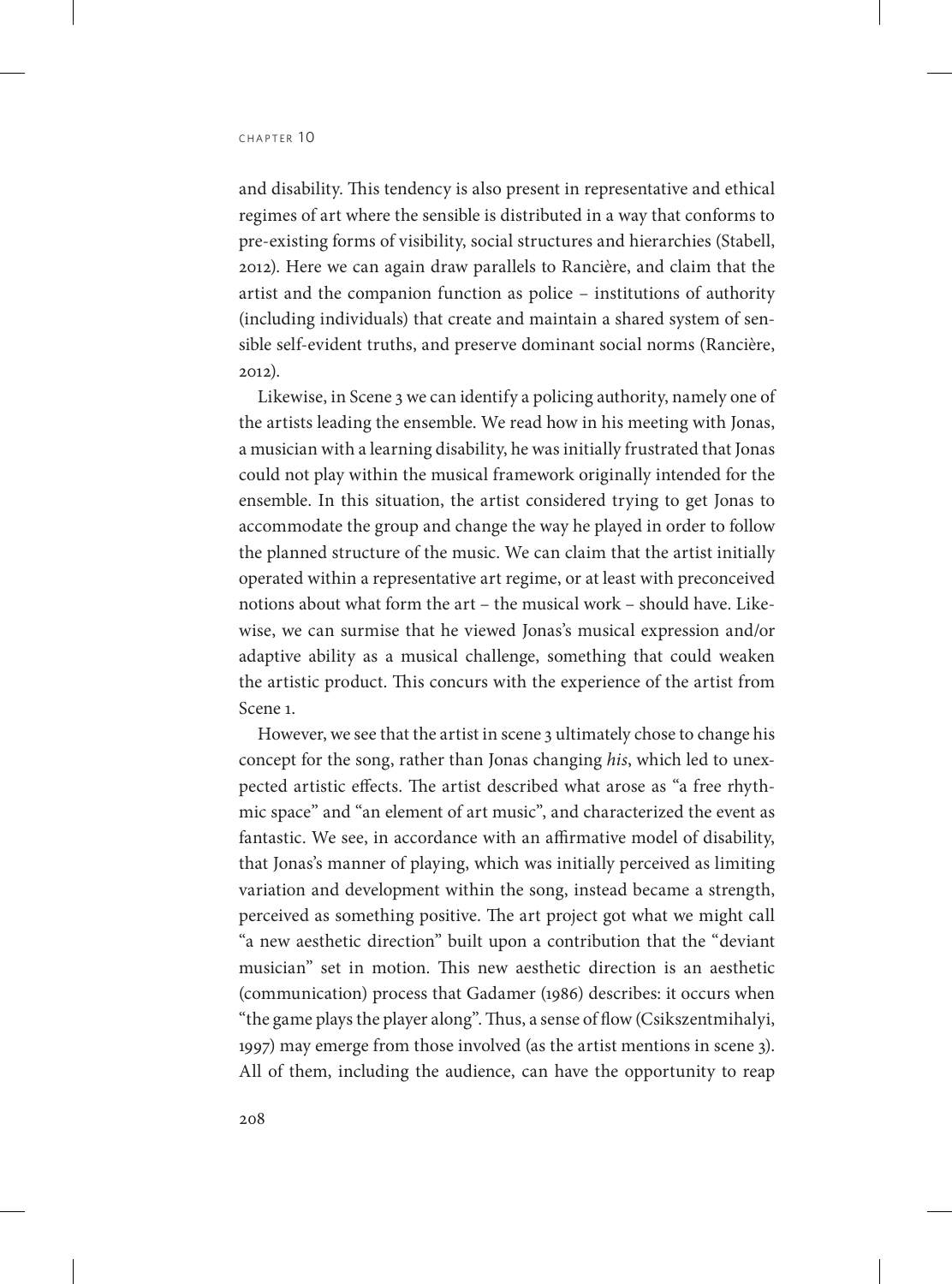an aesthetic experience (Dewey, 1934). Based on Rancière, we can say that there is a redistribution and re-classification of the sensible, of definitions, structures and hierarchies. In reference to Seel (2003), we can argue that Jonas's playing suddenly appears differently than before.

At this time, we can refer to Rancière's third art regime: the "aesthetic", which, unlike the other two regimes, is based on a reinterpretation of "what constitutes art and what art does" (Rancière, 2012, p. 32). Within Rancière's regime, a deconstruction of the principles of previous regimes takes place, hierarchies are broken down, and the singularity of art is identified. It is freed from specific rules, subject, genre, and art hierarchies (Rancière, 2012, pp. 30–31). The third regime thus contrasts with the others, where one adheres to the usual principles of art production and appraisal, and helps to maintain the status quo regarding the distribution of the sensible. In this aesthetic regime art demands to operate independently of social structures and classifications (Stabell, 2012, p. 50), thus presenting new ways to categorize and participate, to challenge the prevalent political and moral order.

This is exactly what occurs in Scene 3. What could have been presented as a tragic personal flaw, a challenge, or a lack of skills and abilities, was instead presented as "art music". The way Jonas played was no longer perceived or portrayed as wrong or bad, but carried the potential for artistic innovation and creative design – and it was appreciated. This, in turn, has an impact on how Jonas is categorized: namely, as an artist – a resource, and not as a disabled person, an interpretation that is consistent with previous research on art and disability (Gürgens, 2004; Ineland, 2007; Sauer, 2004).

### **The aesthetic model**

Disability can thus appear as an aesthetic phenomenon, which we have now observed through a discussion of three scenes. The phenomenon is created and understood by association with and distribution of the sensible, based on how physical, cognitive, and linguistic expressions appear, are experienced, and are presented aesthetically. This can be visualized in a model (see Figure 1). As we see from the model, disability occurs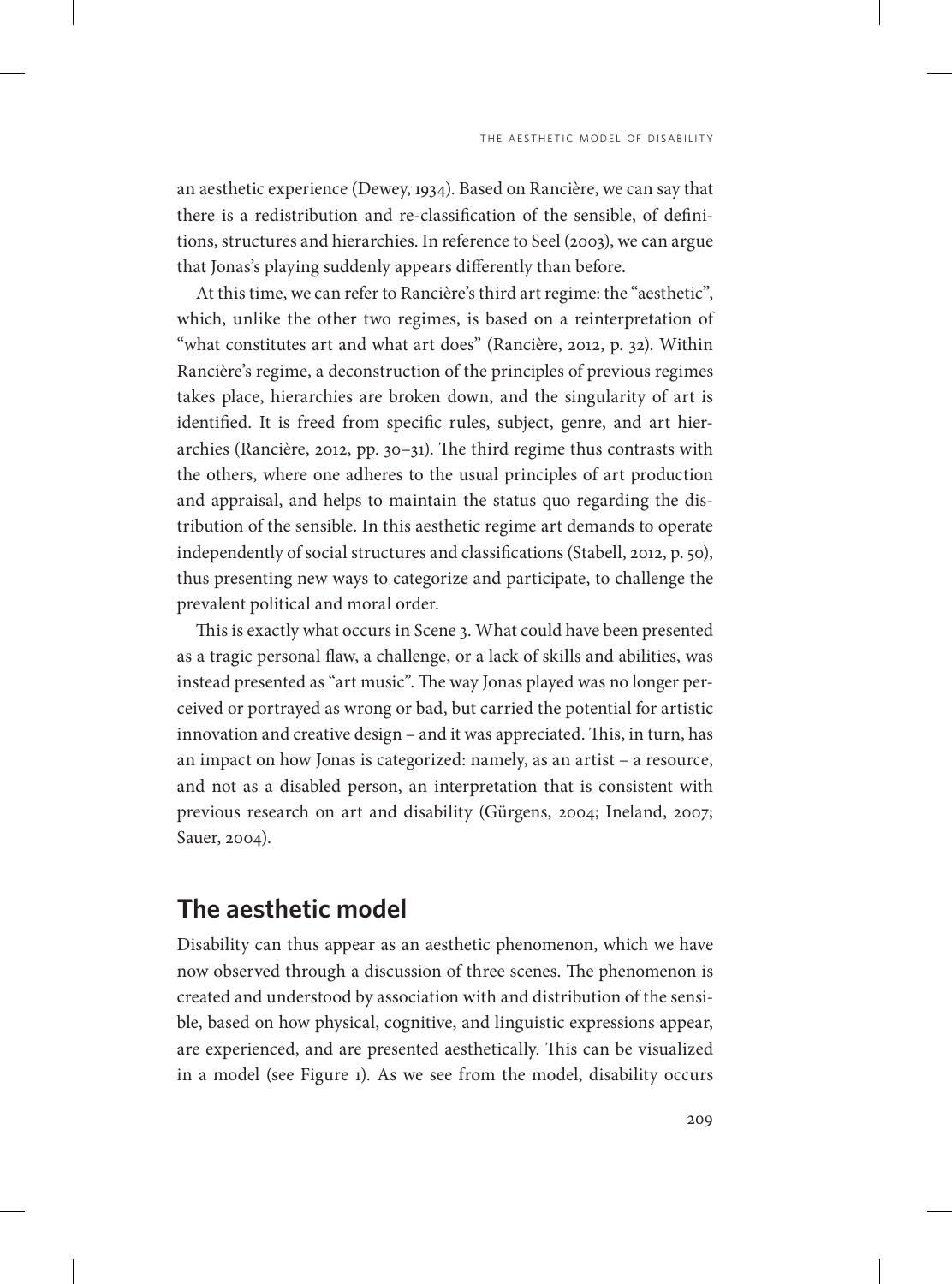when human expressions or actions are perceived and recognized aesthetically as expressions of precisely that – categorized as, for example, social, physical, or cognitive aberrations or challenges, or they are given negative meaning. The phenomenon is additionally framed when these expressions or actions are then staged as expressions of a disability, or are imbued with a narrative and with connotations that confirm and support a "disability" categorization, according to cultural norms.

As we know, the physically disabled body has social, cultural, and historical meanings (Goodley et al., 2018, p. 208), and cultural representations can confirm or reject these, as well as lead to further debate about the nature of disability (Grue, 2014). Cultural representations can, for example, support the medical perspective and present disability as an injury, a deficiency or a personal tragedy.

Aesthetic experiences engage us emotionally, which can lead to an affective response in the face of staged performances or other cultural representations of disability. As Goodley et al. and Harris point out, affect is deeply rooted in social and cultural norms (Goodley et al., 2018; Harris, 2019). If we draw parallels to the aesthetics theory presented at the outset of this chapter, we can argue that cultural (including artistic) representations thus contribute to the distribution of the sensible, because they shape what we see, think, feel, and then *do* with regard to disability. Consequently, they help to delineate and make sense of the phenomenon – that is, to *frame* or *construct* it.

Additionally, this model implies that aesthetic practices can also *reframe* disability as a phenomenon. This can be accomplished by classifying and presenting human expressions and actions in a manner that challenges existing systems and categorizations. What was previously defined as a spasm, an expression of sickness, can now be defined as an interesting artistic quality, as an invitation to dance (Gjærum, 2004; Gjærum & Rasmussen, 2010). For example, cultural representation through visual arts, film, theatre, or literature, attributes meaning and narrative to the disabled body (Garland-Thomson, 2017; Grue, 2014). As Kuppers points out, pre-existing narratives can be challenged by the way artists with disabilities present themselves (Kuppers, 2001, p. 93). This is because disability, according to Judith Butler's theories of performed acts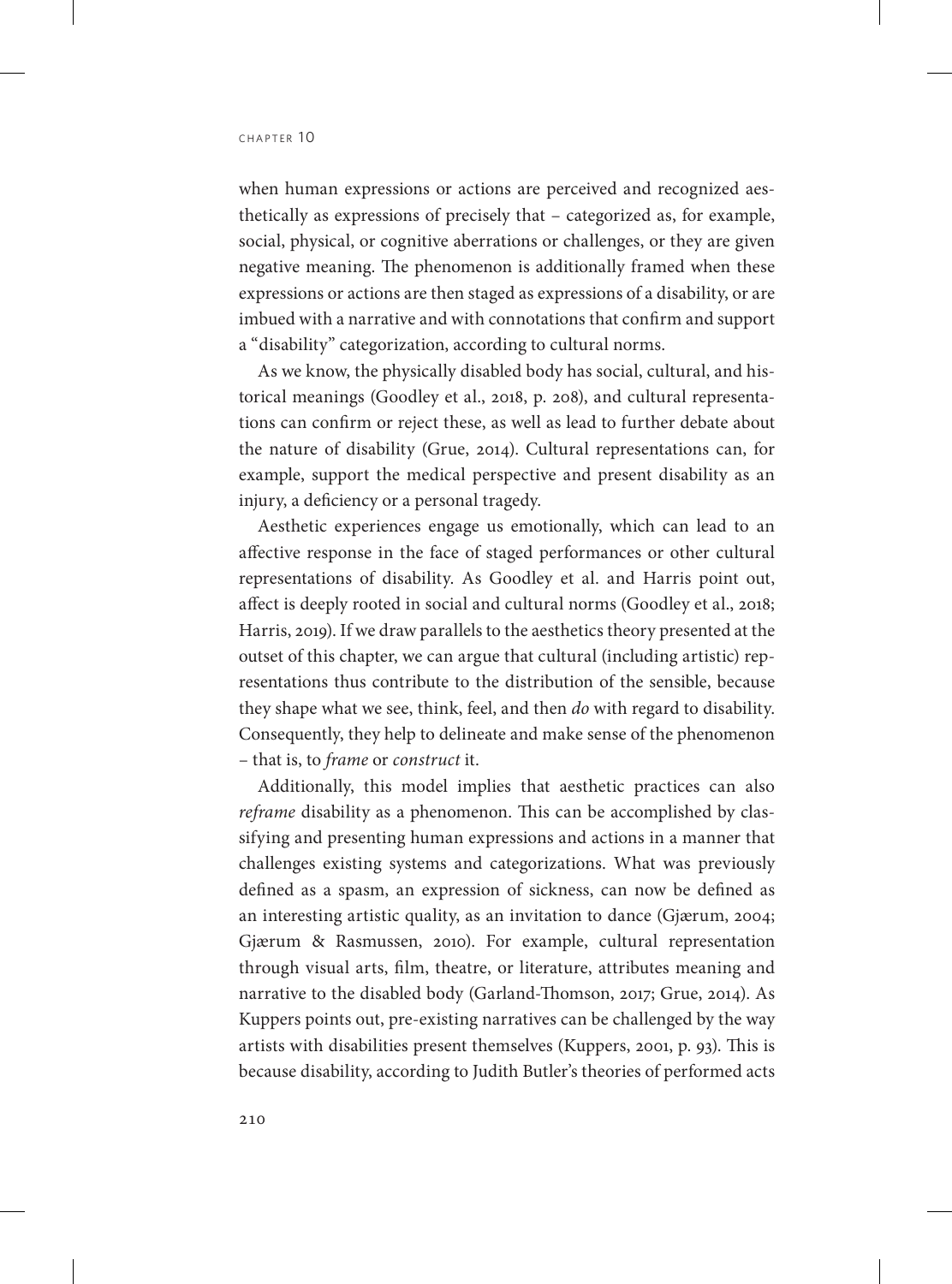

**Figure 1** The aesthetic model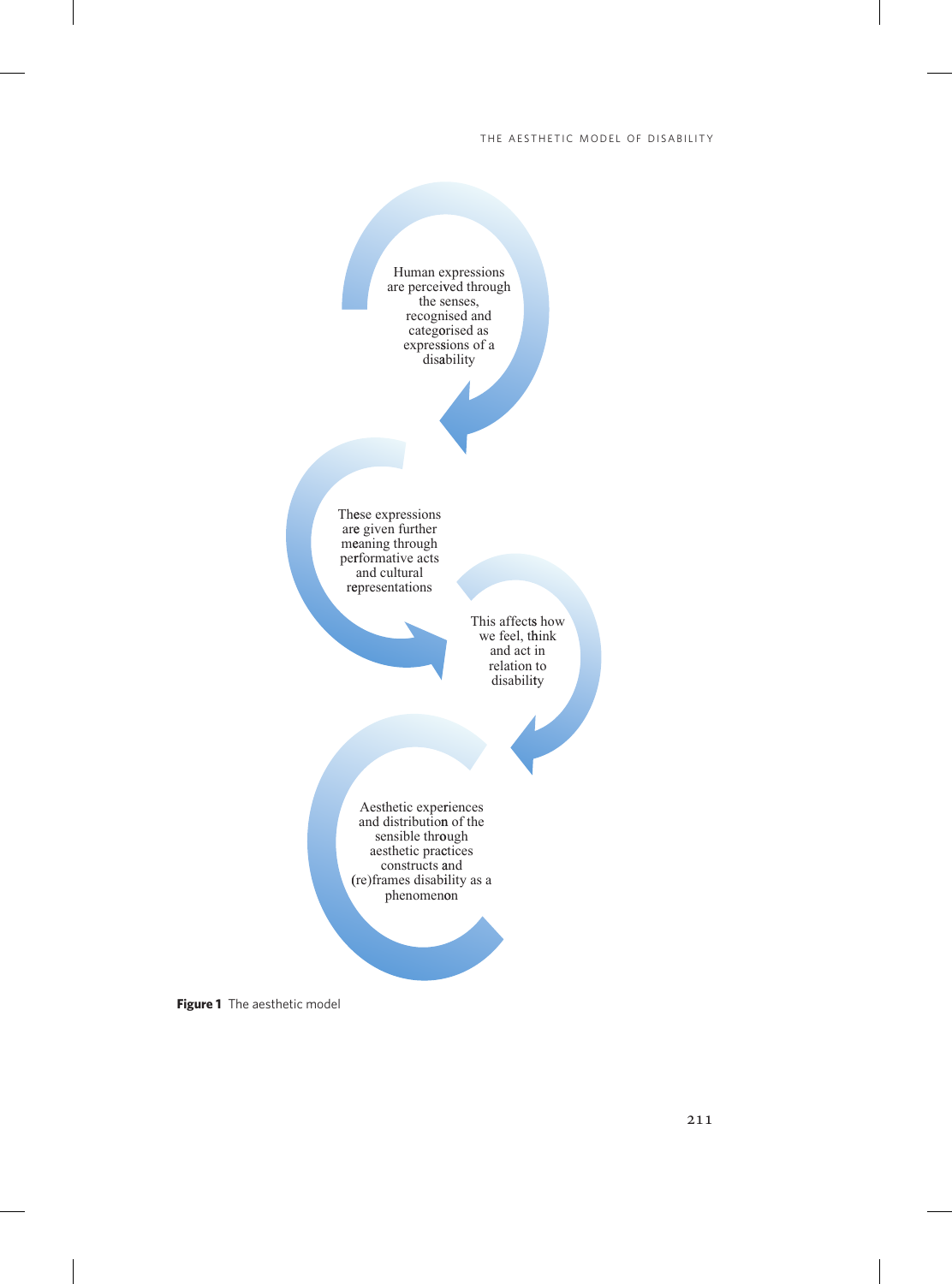(Butler, 1988), is something that is *done*, or *performed*, partly based on social and cultural expectations and norms.

# **Summary**

We have now illustrated how and why something can be perceived as an expression of a disability – and not, for example, as an expression of art. We have discussed what role applied art can play as a vehicle for reframing disability as a phenomenon. This chapter has shown that artistic practices (applied arts) can either confirm existing interpretations of disability, or they can negotiate new identities, narratives and categorizations.5 Such progressive/innovative artistic practices may lead to increased equality for people with disabilities, as pointed out by, among others, sociologist and theologian Nancy Eiesland (Eiesland, 1994, p. 98, in Garland-Thomson, 2005, p. 525). Applied art can, by introducing or molding sensory forms, challenge or confirm the present division and distribution of the sensible. Artistic practices shape how we think, act, and feel about disability. They can also help open or close windows of opportunity for participation and inclusion, and promote or inhibit cultural democracy.

# **References**

- Aure, V. (2013). Didaktikk i spennet mellom klassisk formidling og performativ praksis. *InFormation, Nordic Journal of Art and Research*, *2*(1).
- Bale, K. (2009). *Estetikk: En innføring*. Pax.
- Baumgarten, A. G. (1750). Aesthetica. In K. Bale & A. Bø-Rygg (Eds.), *Estetisk teori en antologi* (pp. 11–16). Universitetsforlaget.
- Bufdir. (2019). Hva er nedsatt funksjonsevne? [https://bufdir.no/Nedsatt\\_](https://bufdir.no/Nedsatt_funksjonsevne/Hva_er_nedsatt_funksjonsevne/Hva_er_nedsatt_funksjonsevne/) [funksjonsevne/Hva\\_er\\_nedsatt\\_funksjonsevne/Hva\\_er\\_nedsatt\\_funksjonsevne/](https://bufdir.no/Nedsatt_funksjonsevne/Hva_er_nedsatt_funksjonsevne/Hva_er_nedsatt_funksjonsevne/)
- Butler, J. (1988). Performative acts and gender constitution: An essay in phenomenology and feminist theory. *Theatre Journal*, *40*(4), 519[. https://doi.](https://doi.org/10.2307/3207893) [org/10.2307/3207893](https://doi.org/10.2307/3207893)
- Chappell, A. L., Goodley, D. & Lawthom, R. (2001). Making connections: The relevance of the social model of disability for people with learning difficulties.

<sup>5</sup> This "potential of art" is supported, among others, by the authors of the article Vulnerable Spaces of Co Production: Confronting Predefined Categories through Arts Interventions (2020).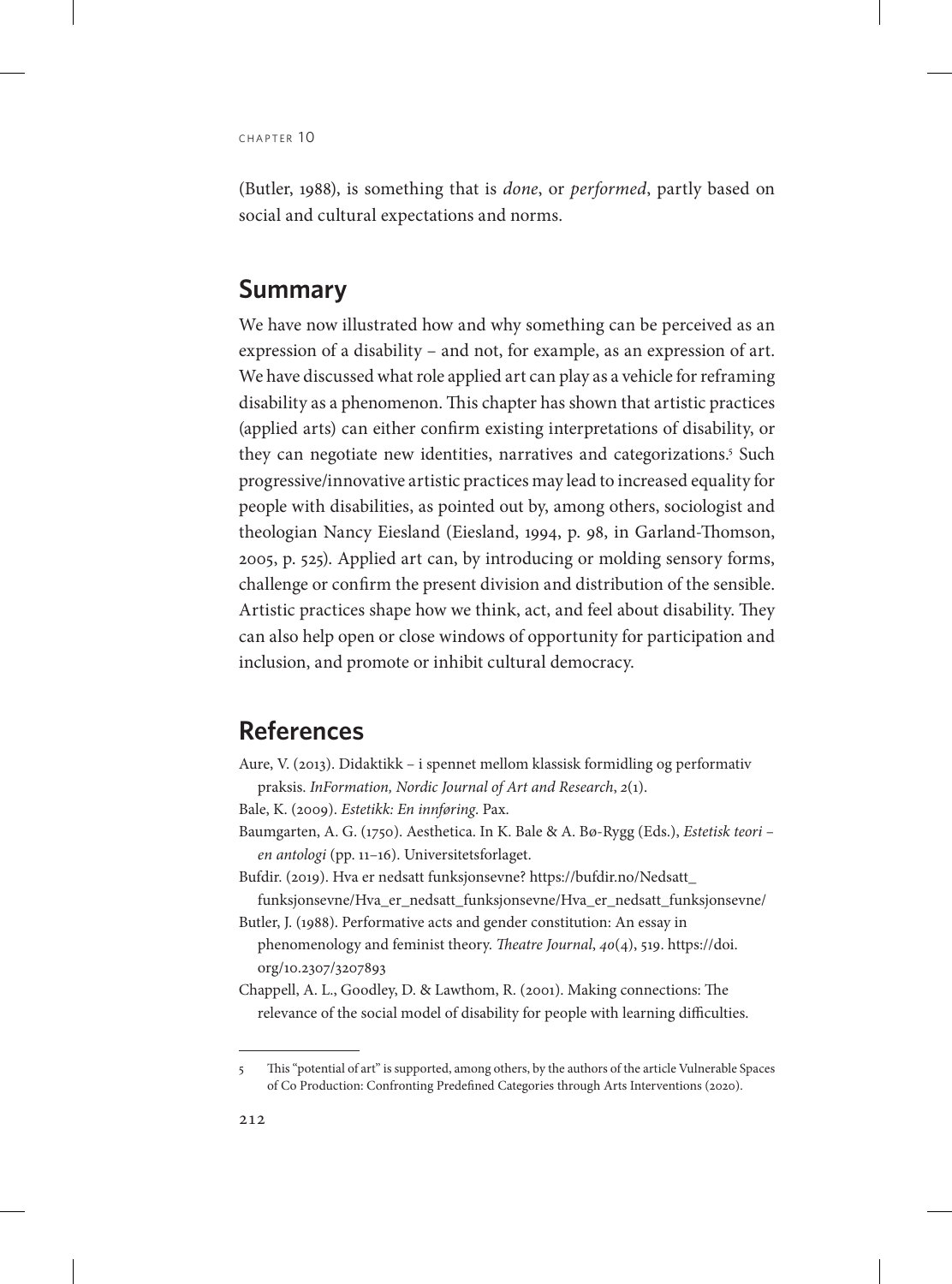*British Journal of Learning Disabilities*, *29*(2), 45–50. [https://doi.org/10.1046/](https://doi.org/10.1046/j.1468-3156.2001.00084.x) [j.1468-3156.2001.00084.x](https://doi.org/10.1046/j.1468-3156.2001.00084.x)

- Conroy, C. (2008). Active differences: Disability and identity beyond postmodernism. *Contemporary Theatre Review*, *18*(3), 341–354. [https://doi.](https://doi.org/10.1080/10486800802123625) [org/10.1080/10486800802123625](https://doi.org/10.1080/10486800802123625)
- Conroy, C. (2009). Disability: Creative tensions between drama, theatre, and disability arts. *Journal of Applied Theatre and Performance*, *14*(1), 1–14.
- Csikszentmihalyi, M. (1997). *Finding flow: The psychology of engagement with everyday life*. Basic Books.
- Denzin, N. K. (2003). The call to performance. *Symbolic Interaction*, *26*(1), 187–207.
- Dewey, J. (1934). Å gjøre en erfaring. In K. Bale & A. Bø-Rygg (Eds.), *Estetisk teori: En antologi* (pp. 196–213). Universitetsforlaget.
- Ellingsen, K. E. & Sandvin, J. T. (2014). Utviklingshemming: Funksjonsnedsettelse, miljøkrav og samfunnsreformer. In K. E. Ellingsen (Ed.), *Utviklingshemming og deltakelse* (pp. 14–29). Universitetsforlaget.
- Fylling, I. & Sandvin, I. (2014). *Kategorier og kontekster: Funksjonshemming som kategori i komparativ sosialpolitisk forskning*. Akademika forlag.
- Gadamer, H. G. (1986). *The relevance of the beautiful and other essays*. Cambridge University Press.
- Garland-Thomson, R. (2005). Disability and representation. *PMLA*, *120*(2), 522–527.
- Garland-Thomson, R. (2017). *Extraordinary bodies: Figuring physical disability in American culture and literature* (Twentieth anniversary edition). Columbia University Press.
- Gjærum, R. G. (2008). Iscenesettelsen av "Den Andre" om usedvanlighet og betydingen av estetiske erfaringer. In T. Bjørnrå, W. Guneriussen & V. Sommerbakk (Eds.), *Utviklingshemming, autonomi og avhengighet* (pp. 85–99). Universitetsforlaget.
- Gjærum, R. G. & Conroy, C. (2012), Research on and within disability theatre: A conversation about methodology and the disability discourse. In R. G. Gjærum & B. Rasmussen (Eds.), *Forestilling, framføring, forskning metodologi i anvendt teaterforskning*. Akademika Forlag.
- Gjærum, R. G. & Rasmussen, B. K. (2010). The achievements of disability art: A study of inclusive theatre, inclusive research and extraordinary actors. *Youth Theatre Journal*, *24*, 99–110.
- Gjærum, R. G. (2017). The performance of cultural democracy in the light of care regimes. *Applied Theatre Research*, *5*, 213–224.
- Goodley, D., Liddiard, K. & Runswick-Cole, K. (2018). Feeling disability: Theories of affect and critical disability studies. *Disability & Society*, *33*(2), 197–217. [https://doi.](https://doi.org/10.1080/09687599.2017.1402752) [org/10.1080/09687599.2017.1402752](https://doi.org/10.1080/09687599.2017.1402752)
- Gustavsson, B. (2000). *Kunskapsfilosofi: Tre kunskapsformer i historisk belysning*, Wahlström & Widstrand Forlag.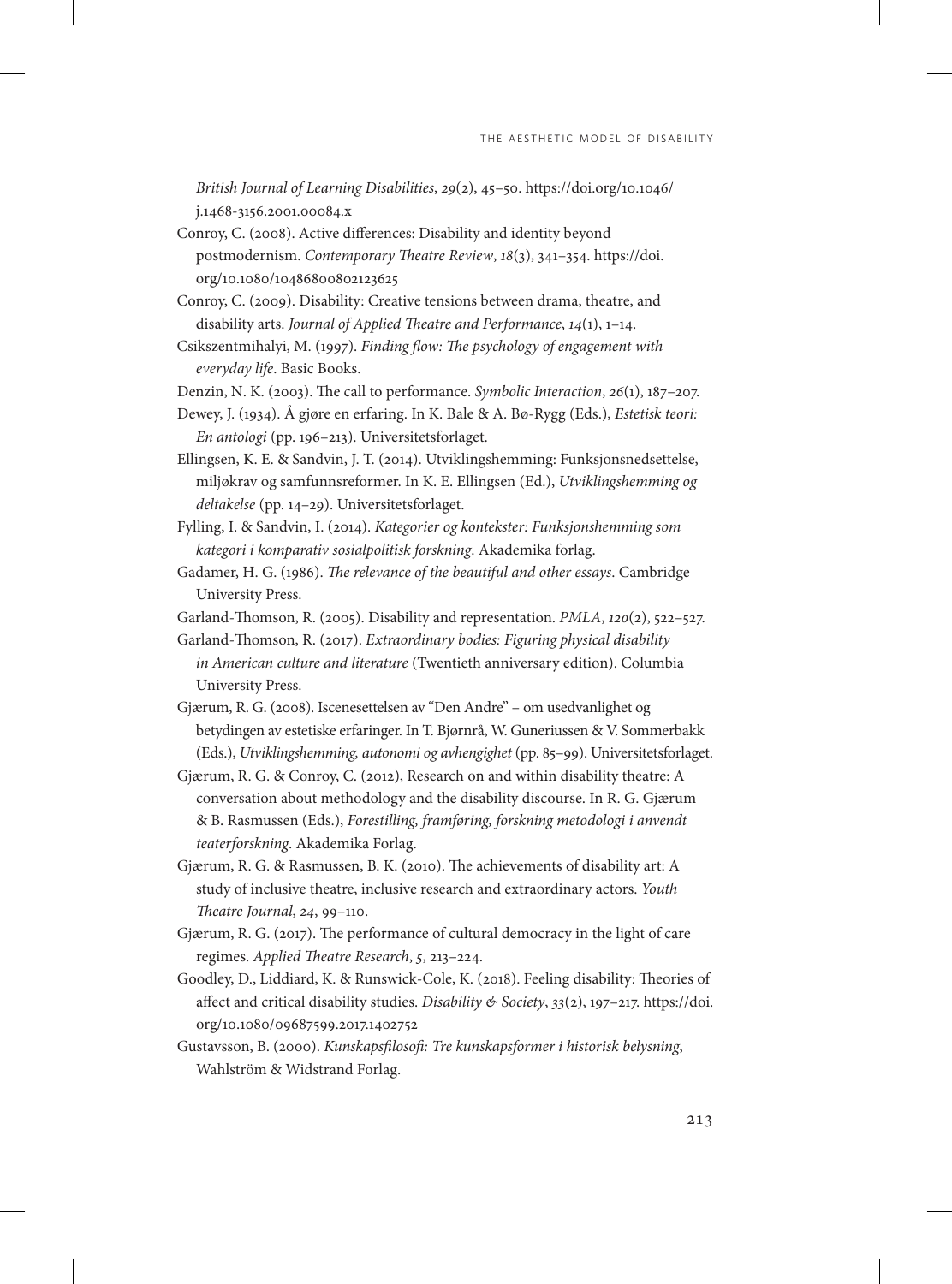- Gran, A.-B. (2014). Kunstneriske kvalitetskriterier i praksis. In Å. Sekkelsten & S. Graffer (Eds.), *Scenekunsten og de unge* (pp. 266–273). Scenekunstbruket.
- Grue, J. (2014). *Kroppspråk Fremstillinger av funksjonshemnig i kultur og samfun*n. Gyldendal Akademisk.
- Gürgens, R. (2004). *En usedvanlig estetikk: En studie av betydningen av egenproduserte teatererfaringer for det usedvanlige mennesket*. NTNU trykk.

Hargrave, M. (2009). Pure products go crazy. *Research in Drama Education: The Journal of Applied Theatre and Performance*, *14*(1) 37–54.

Harris, J. E. (2019). The aesthetics of disability. *Columbia Law Review*, *119*(4), 971.

- Haseman, B. & Mafe, D. (2009). "Acquiring know-how: Research training for practice-led researchers". In H. Smith & R. Dean (Eds.), *Practice-led research, research-led practice in the creative arts: Research methods for the arts and humanities* (pp. 211–228). Edinburgh University Press.
- Hughes, B. & Paterson, K. (1997). The social model of disability and the disappearing body: Towards a sociology of impairment. *Disability & Society*, *12*(3), 325–340. https://doi.org/10.1080/09687599727209
- Ineland, J. (2007). *Mellan konst och terapi: Om teater för personer med utvecklingsstörning*. Umeå universitet: avhandlings- och skriftserie.
- Kuppers, P. (2001). Deconstructing images: Performing disability. *Contemporary Theatre Review*, 11, 25–40.
- Kuppers, P. & Marcus, N. (2009). Contact/disability performance. An essay constructed between Petra Kuppers and Neil Marcus. *Research in Drama Education: The Journal of Applied Theatre and Performance*, *14*(1), 141–155.
- McNiff, S. (2007). *Art-based research*. Jessica Kinsley publishers.
- Melbøe, L. (2018). Role of the "differently-abled" researcher: Challenges and solutions in inclusive research. *Alter* – *European Journal of Disability Research*, *12*(4).
- Marks, D. (1997). Models of disability. *Disability and Rehabilitation*, *19*(3), 85–91.
- Morris, J. (1991). *Pride against prejudice: Transforming attitudes to disability*. The Women's Press.
- Owens, J. (2015). Exploring the critiques of the social model of disability: The transformative possibility of Arendt's notion of power. *Sociology of Health & Illness*, *37*(3), 385–403.
- Rancière, J. (2012). *Sanselighetens politick*. Cappelen Damm.
- Rancière, J. (2004). *The politics of aesthetics: the distribution of the sensible*. Continuum.
- Sauer, L. (2004). *Teater och utvecklingsstörning: En studie av Ållateatern*. Umeå universitet: avhandlings- och skriftserie.
- Seel, M. (2003). The aesthetics of appearing. *Radical Philosophy*, *118*, 18–24.